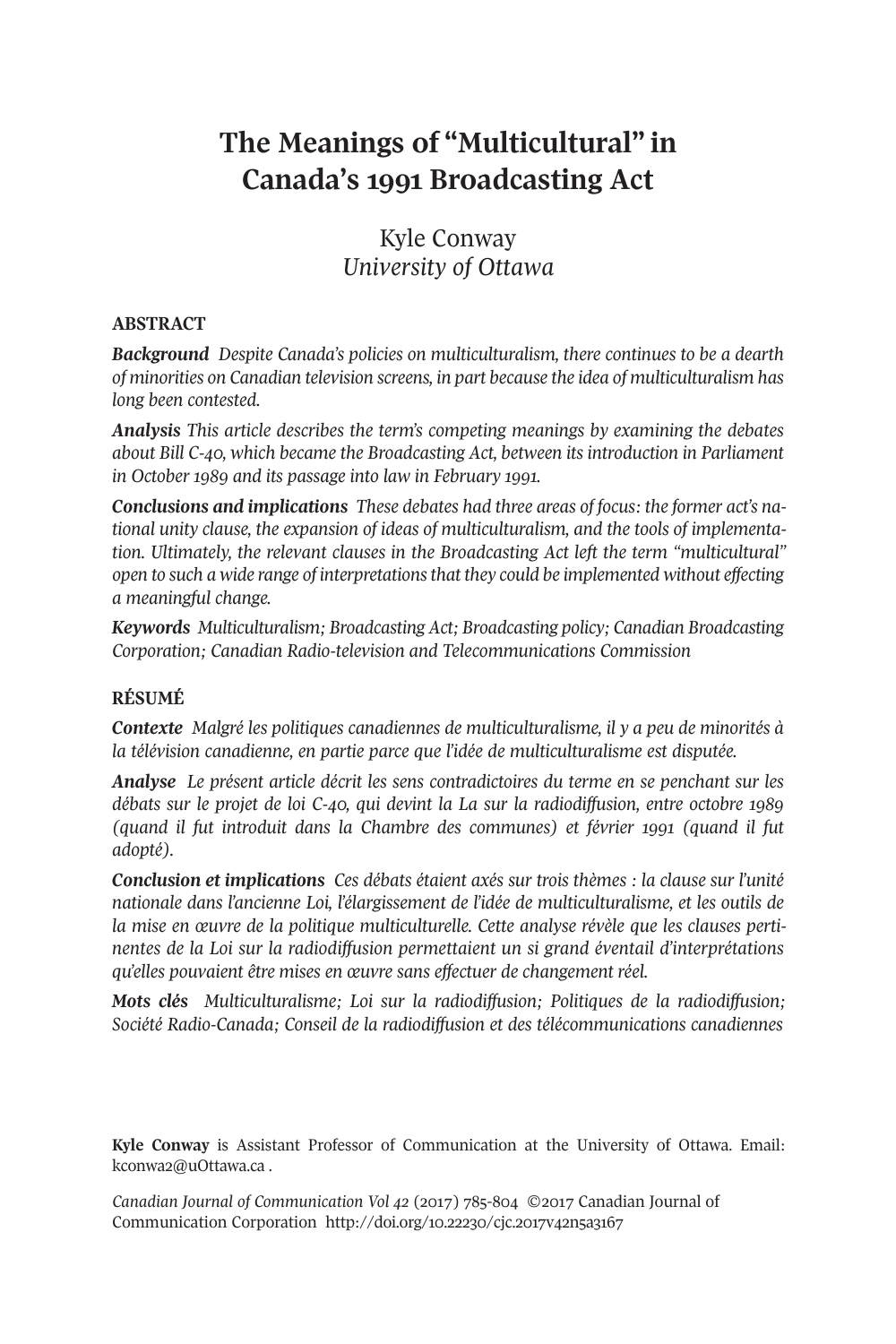#### **Introduction: Multiculturalism and Canadian Television**

The years between Québec's 1980 and 1995 referenda provide an especially interesting lens through which to examine the relationship between policy and cultural identity in Canada. The failure of the 1980 referendum prompted Prime Minister Pierre Trudeau to carry through with his plans to patriate the constitution from Great Britain in 1982. That patriation—or more to the point, Québec's refusal to accept it—in turn prompted Prime Minister Brian Mulroney, who took office in 1984, to negotiate with Québec to codify its place in Canada. Mulroney and his provincial counterparts negotiated the Meech Lake Accord, a series of proposed amendments to the Canadian constitution, in 1987 and then, after its failure, the Charlottetown Accord in 1992. By the time of the 1995 referendum, Canadian identity politics had grown considerably more complex in response to the focus on Quebeckers, First Nations people, minorities, and other Canadians who did not fit neatly in the French/English dichotomy and demanded that their voices be heard, too.

Against this backdrop, Canada's broadcast regulator, the Canadian Radio-television and Telecommunications Commission (CRTC), implemented policies to respond to Canadians' concerns about how they were represented in radio and television. It was responding to a series of reports that highlighted broadcasters' failure to depict the country's diversity. In 1984, the Special Committee on Visible Minorities in Canadian Society (1984) wrote in its report to the House of Commons, "[W]e are so homogenized in the mass media that individuals and groups are usually presented as a single North American type. Canadians of southern and eastern European origins are under-represented … and visible minorities are practically invisible" (p. 94). In 1985, the CRTC (1985) implemented its "Broadcasting Policy Reflecting Canada's Linguistic and Cultural Diversity" which established criteria for licensing stations that targeted "culturally or racially distinct" groups, especially those that spoke languages other than French or English. A year later, the Task Force on Broadcasting Policy (1986), chaired by Gerald Caplan and Florian Sauvageau, noted that problems still remained: "Many cultural minority groups want more aggressive action," such as "entrench[ing] the principle of multiculturalism in legislation … Only in this way … will mainstream broadcasters be committed to multiculturalism" (p. 536). Finally, in 1991, Parliament passed a revised Broadcasting Act, which incorporated a number of clauses about the role of broadcasters, including the Canadian Broadcasting Corporation (CBC), in reflecting Canada's multicultural makeup.

And yet, there continues to be a dearth of minorities in Canadian news and fiction. As one writer posted on the website of TVO, Ontario's educational broadcaster, Canadian television has a "diversity problem": "Whether by misrepresentation or omission, ourtelevision fictions have played a role in denying too many communities visibility" (Costello, 2016, para. 11). A range of studies, employing a range of methodological approaches (including analyses of workforce composition, program content, audience reception, and broadcasting policy) have revealed a series of interdependent factors, related to who produces shows, what they contain, and how audiences react to them, that perpetuate this problem.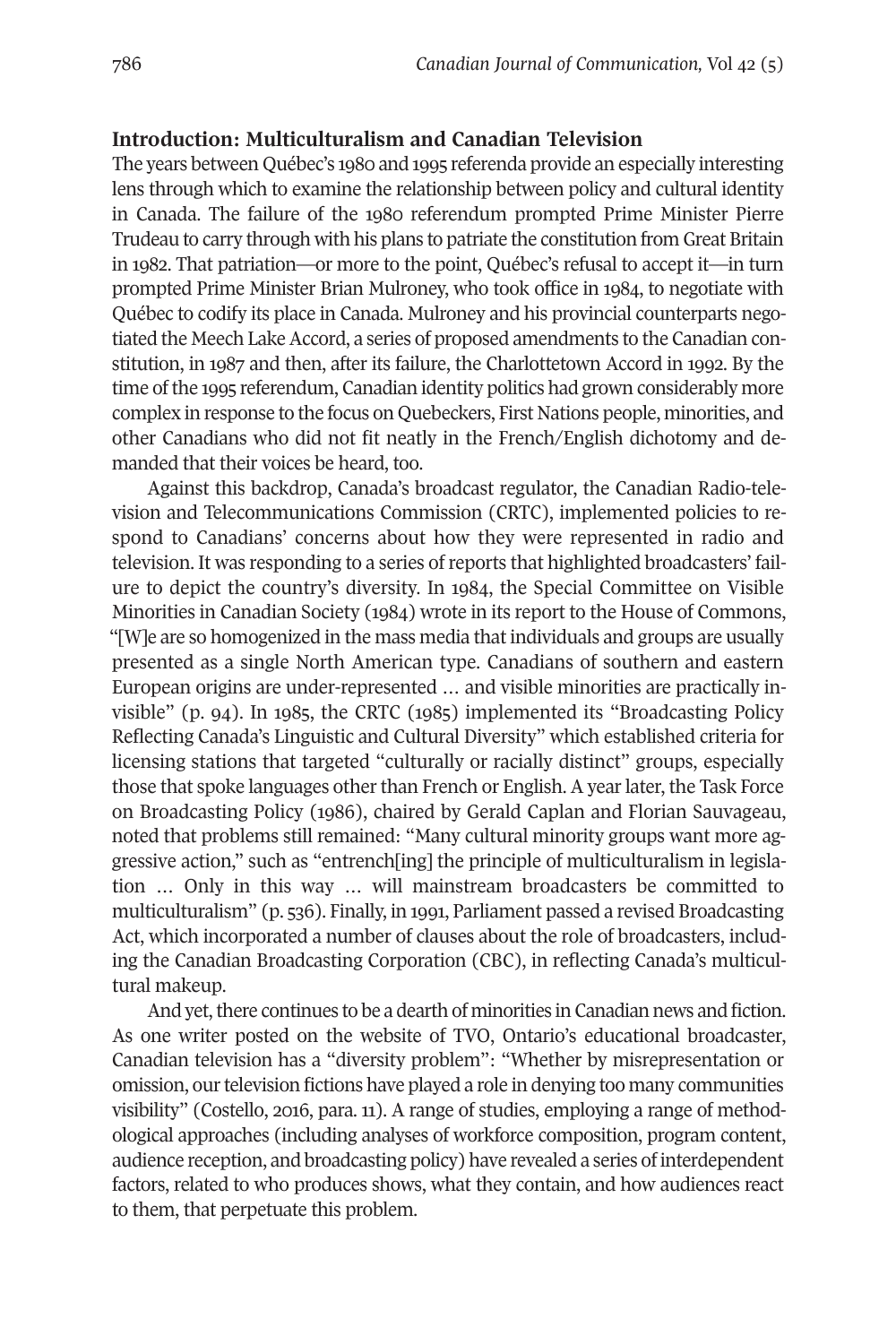To begin, minorities tend to be underrepresented at the level of production. At the CBC, for instance, only 9 percent of employees in 2015 were visible minorities, while 1.5 percent were Indigenous (CBC/Radio-Canada, 2015), although these statistics do represent a modestimprovement over past years (see Yu, 2016a). Patterns in commercial media are similar (Yu, 2016b), although in the case of some specific stations, such as those affiliated with CTV in Calgary and Edmonton, minority employees make up as much as 25 percent of the workforce (Bell Media, 2016).

Directly or indirectly, this underrepresentation has an effect on the content of programs themselves. The most comprehensive content analysis of Canadian television, performed a decade and a half ago by the Task Force for Cultural Diversity on Television (2003), revealed "*presence gaps* in all of the six English-language programming categories and three of the five French-language categories examined" (p. 12), meaning the percentage of visible minorities and Indigenous Canadians in different programs was less than the percentage of those groups in broader society. Recent analyses of specific programs, including *Da Kink in My Hair* and *Degrassi: The Next Generation*, confirm at a micro-level what this historical study suggested at a macro-level: "Multiculturalism is celebrated yet still reinforces the 'Other'" because whiteness remains "the normative yardstick" (Media Action Media, 2011, p. 8) against which characters are measured.

As a consequence, minority viewers do not identify with what they see on television: "Canadian mainstream English-language TV news does not necessarily offer racialized immigrant audiences a space through which to see themselves accurately reflected as part of Canada's rich social life beyond the celebration of ethnic events and festivals" (Mahtani, 2008, p. 656). This combination of factors is what prompted regulators to enact the policies listed above, but analysis of these policies reveals a further contradiction. They give minorities the ability to speak to their own communities, but not to majority communities (Yu, 2016a). When majority media outlets do seek out minority viewers, their interest is profit, resulting in a "one-way form of communication" (Yu, 2016b, p. 348) where minority viewers have access to majority news, but not vice versa.

What accounts for the ineffectiveness of these efforts? One problem relates to the ideas that underpin the policies the CRTC and Parliament have implemented. Although activists have favoured the term "multicultural," the CRTC, for instance, favoured "ethnic" in its 1985 policy, a framework that perpetuated an essentialist notion of ethnic identity (Roth, 1998). Another problem relates to implementation itself. In the case of the CRTC, the commission defines ethnic stations by the languages they use, but there has been little Canadian programming in languages other than French or English. And ethnic stations, especially in their early years, frequently had to share time with other stations that used the same frequency (Roth, 1998).

But another explanation is worth exploring. The term "multicultural" means too many things to too many people to be implemented as straightforward policy. It is 1) a demographic reality characterized by diversity, 2) a set of philosophies about how to manage that diversity, and 3) a series of policies that put these philosophies into practice (Kallen, 1982). In other words, it is, to borrow from W.B. Gallie (1962), an "essen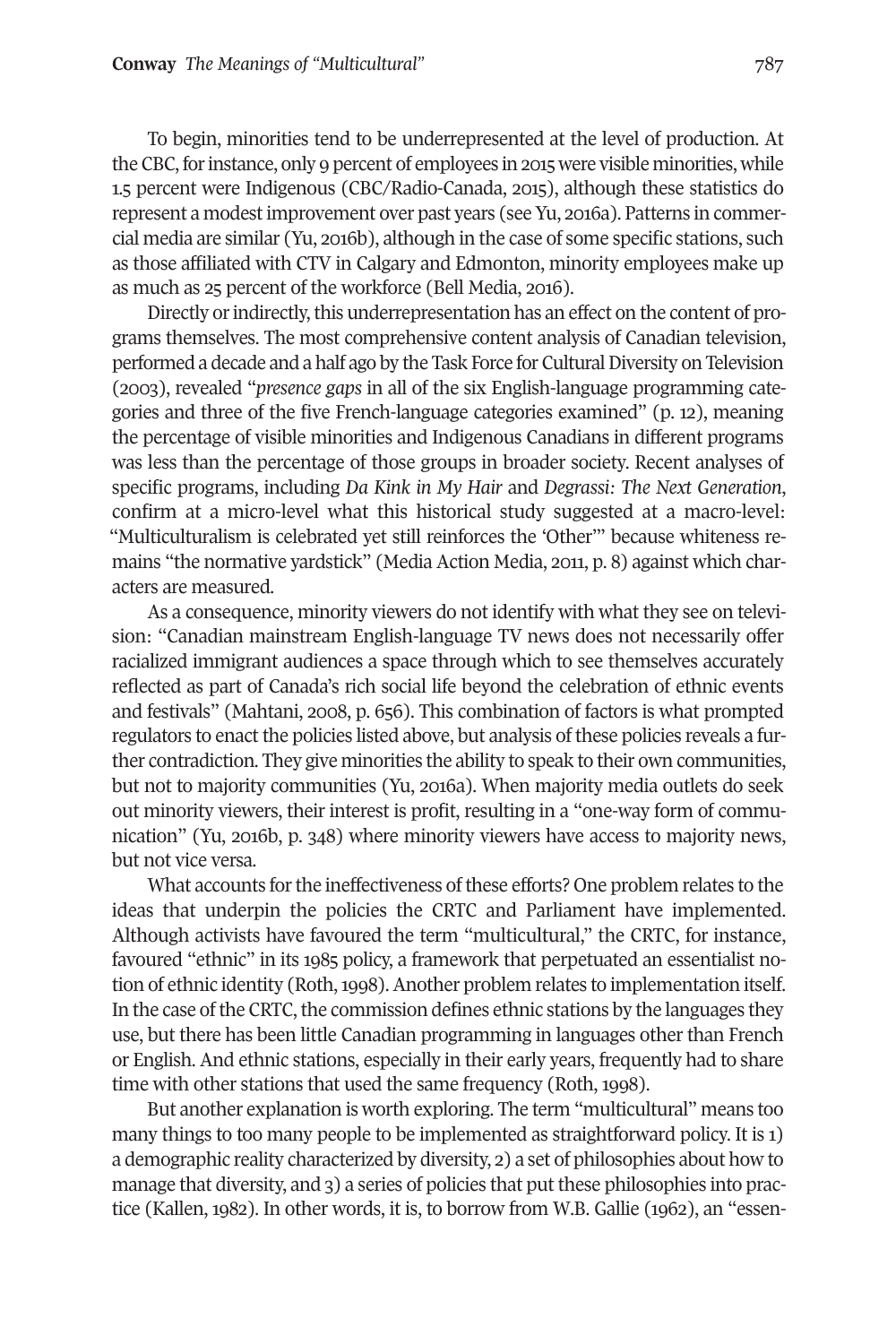tially contested concept" (p.121): it evokes a range ofrelatively coherent yet contested ideas, for which no one single "correct" definition can be established. This is apparent in the rich literature on multiculturalism. Depending on whom you ask, the policies that have been implemented are representative of:

- A broader trend in Canada to emphasize identity and collective rights (Pal, 1993);
- An attempt "to institutionalise various forms of difference, thereby controlling access to power and simultaneously legitimating the power of the state" (Mackey, 2002, p. 50); or
- A form of mushy cultural relativism that allows Canadians to flatter themselves for being progressive and cosmopolitan (Cohen, 2007).

This article examines how members of Canada's House of Commons used the term "multicultural" (and its derivatives) during the debates about Bill C-40, which was tabled in October 1989 and became the Broadcasting Act in February 1991. The bill included clauses stating that the Canadian broadcasting system should "through its programming and the employment arising out of its operations … reflect the circumstances and aspirations, of Canadian men, women and children, including equal rights, the linguistic duality and multicultural and multiracial nature of Canadian society" and that the CBC should "reflect the multicultural and multiracial nature of Canada" (Canada, 1991).

Heeding Ira Wagman's (2010) call for a textured, contextual analysis of policy formation, this article focuses on two sources: debates in the House of Commons and the proceedings of the Standing Committee on Communications and Culture. (For a list of the debates analyzed, see the Appendix.) In the first instance, Members of Parliament (MPs) were acting in an official capacity, and their statements, when acted upon in votes, had an illocutionary value—they made things happen. Through their speech, MPs added amendments to a bill or finalized its form in preparation for its consideration by the senate. Participants in these debates were lawmakers, and there was a great deal of speech-making, but little back-and-forth exchange. The semantic development of "multicultural" was therefore relatively tidy, as MPs used their words to persuade others about how to vote. When they talked about policy, they concentrated on policy formation.

In contrast, during the standing committee, MPs reviewed cabinet appointments and quizzed cabinet members about communication and culture. Their statements did not have the same illocutionary force, but committee members had more freedom to explore ideas they would present later, in a more polished form, to the House of Commons. There was a wider range of participants, as the committee called witnesses to testify, and there was less speech-making and more back-and-forth exchange. Thus the semantic development of "multicultural" was more open-ended. When members of the committee (and the witnesses they called) talked about policy, they concentrated on policy implementation.

This article lays out a theory of meaning developed by the American semiotician Charles Peirce  $(1940)$ . It then examines the meanings of "multicultural" that lawmakers drew upon in their debates, starting with Canada's 1971 policy on multiculturalism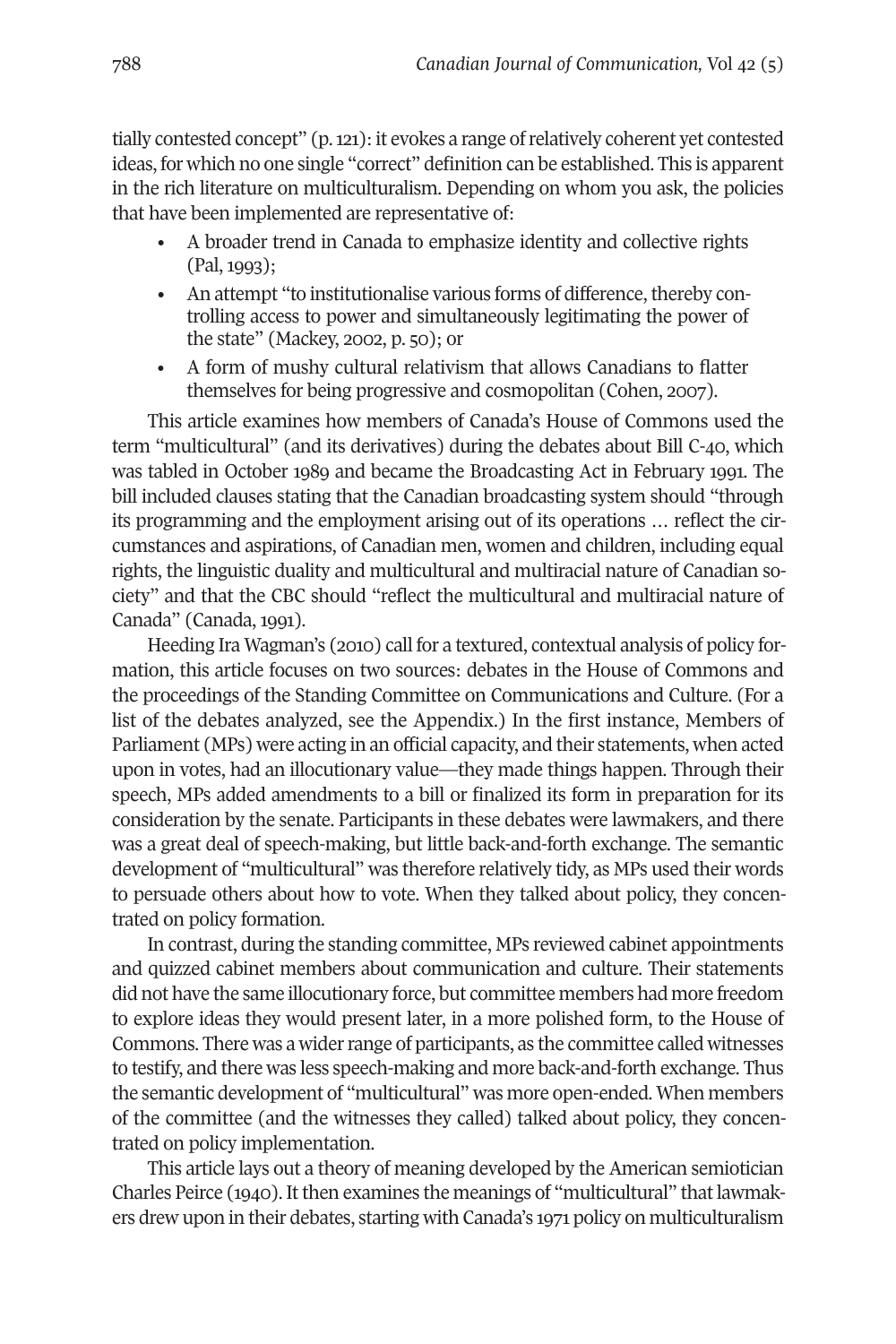and ending with the Caplan-Sauvageau report (Task Force on Broadcasting Policy, 1986). This discussion provides a context to understand the debates themselves, in which there were three areas of focus: 1) the unity clause that was part of the earlier Broadcasting Act, 2) the expansion of historical ideas of multiculturalism, and 3) the tools of implementation. The analysis reveals the effect of politics on the terms people used to describe Canada's diversity and the policies that followed. It also reveals one reason Canada's policies on multicultural broadcasting have not increased representation of minorities: the relevant clauses in the Broadcasting Act left the term "multicultural" open to such a wide range of competing definitions that they could be implemented without effecting a meaningful change.

#### **Peirce's semiotics and the terms of Canadian diversity**

Charles Peirce's semiotics provides both a theoretical framework and an analytical approach. A sign, according to Peirce (1940), is "something which stands to somebody for something in some respect or capacity" (p. 99). Signs evoke "in the mind of that person an equivalent sign, or perhaps a more developed sign," which Peirce calls the "interpretant"  $(p, qg)$ . And because interpretants are also signs, signification takes the form of a chain of associations: a first sign evokes a second (its interpretant), which evokes a third (the interpretant's interpretant), and so on.

Peirce (1940) classifies signs by asking what makes something a sign (its "presentative" condition), how it relates to its referents (its "representative" condition), and what it reveals about its referents (its "interpretive" condition). He also classifies them as a function of their complexity. The simplest signs ("firsts") are unmediated and unreflexive; more complex signs ("seconds") are mediated, but not yetreflexive; the most complex signs ("thirds") are both mediated and reflexive, and they derive from convention, habit, or law. The simplest signs are ones where the presentative, representative, and interpretive conditions are all firsts, such as "a nebulous patch of color, seeing a blotch of red in an afterimage, hearing the wind blow through an old house, the musty smell while walking in a forest, the aftertaste from a deliciously exotic meal" (Liszka, 1994, p. 48). The most complex are ones where the three conditions are all thirds: the "paradigm case is that of an inference of an argument, which shows the connection between one set of propositions (the premises) and another (the conclusion)" (Liszka, 1994, p. 52). As a simple sign evokes an interpretant (which in turn evokes another and another and another), it becomes a building block for signs that are more complex. A nebulous patch of colour becomes the colourred, which people recognize in different contexts, and in certain contexts it takes on specific meanings: if people are driving and see a red light, for example, they know to stop. Or, in the case of multiculturalism, a nebulous impression of alterity becomes an awareness of cultural difference, which people recognize in different contexts, and in certain contexts it takes on specific meaning: if "multicultural" means X, then policy Y should be implemented.

These syllogisms are the key to the theoretical framework Peirce (1940) provides for this article. They also suggest an analytical approach: to describe them, one can start from the building blocks of simpler signs and trace the chains of associations they generate to arrive at the more complex. These associations are manifest in what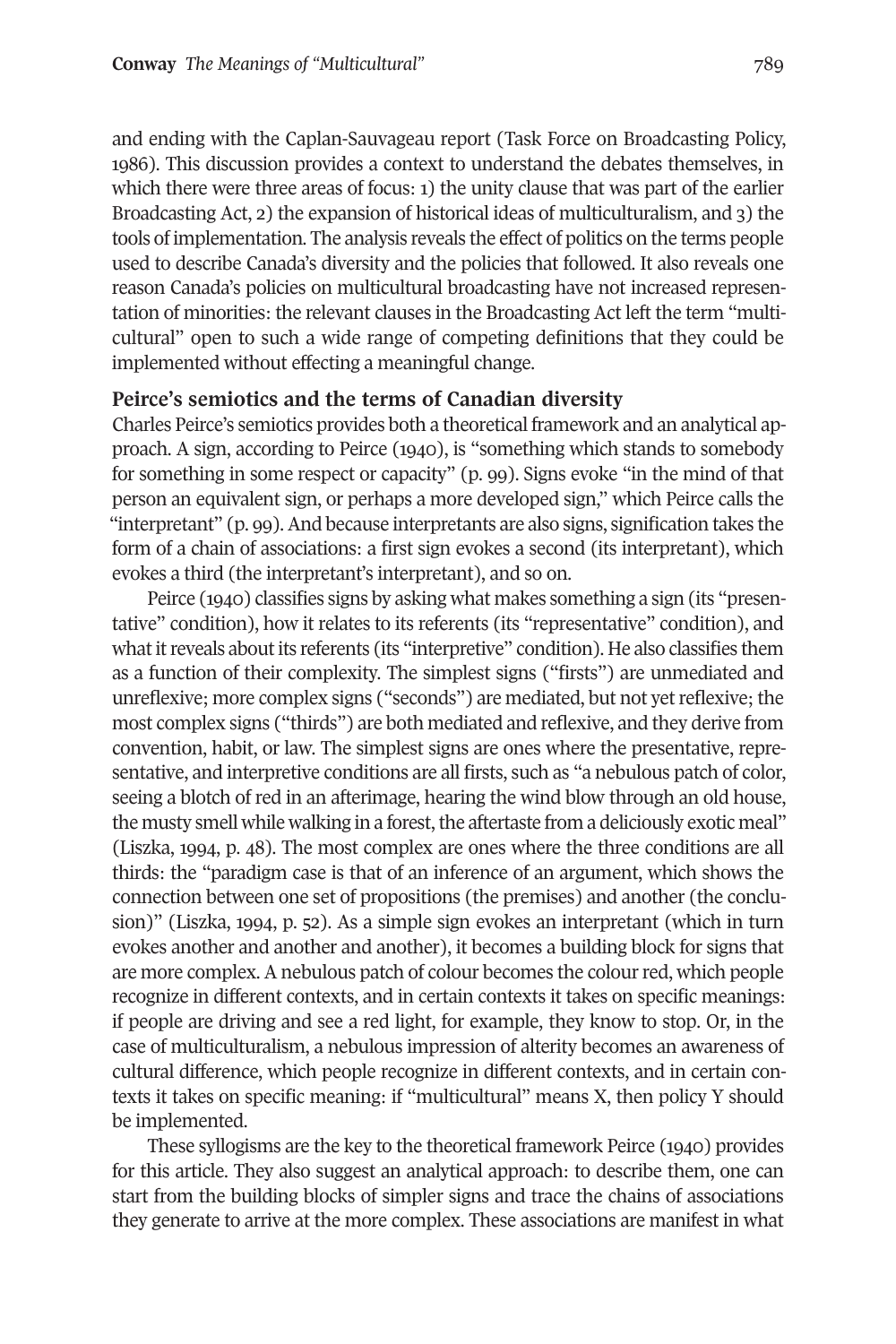people say about multiculturalism, both as they react to others and as they anticipate how others will react to them. In the first case, people account in their own speech for how others talk about diversity, and in the second case, they choose their words to stave off objections they imagine others might have.

Thus, to make sense of the uses of "multicultural" in the debates about Bill C-40, it is useful to ask two sets of questions, one broad and one narrow. In a broad sense, what unspoken ideas about diversity and otherness shaped the words people used to frame cultural difference? In a narrow sense, what were the specific points ofreference for MPs as they discussed multiculturalism in Canada's broadcasting industry?

Broadly speaking, the term "multicultural" has undergone an important shift since it was first introduced in 1971. At that time, it was based on a "logic of ethnicity" (Kymlicka, 2015, p. 17)—people's identities derived from the countries from which they or their forebears immigrated. Over time, it came to operate as a tool to fight discrimination.

This shift took place as Canada's immigration policies evolved and reshaped the country's demographic makeup. Prior to the 1960s, these policies, according to sociologist Alan Simmons (1999), were "based on an image of Canada as a promising 'European nation' in the New World" (p. 41). They favoured immigrants from Europe, and many Germans, Ukrainians, and other Europeans settled throughout Canada, especially in the Prairies and western provinces.

In 1963, Prime Minister Lester Pearson launched the Royal Commission on Bilingualism and Biculturalism. The B&B Commission, part of Ottawa's response to Québec's growing separatist movement, had a mandate to "recommend what steps should be taken to develop the Canadian Confederation on the basis of an equal partnership between the two founding races" (Royal Commission, 1965, p. 151), referring to the French and the English populations. Non-Francophone and non-Anglophone Canadians felt marginalized by this focus, despite the mandate also given to the Royal Commission (1965) to "[take] into account the contribution made by the other ethnic groups to the cultural enrichment of Canada" (p.151). They raised their concerns with the commission, which responded in Book IV of its report, *The Cultural Contributions of the Other Ethnic Groups* (Royal Commission, 1970).

In that book, the B&B Commission made a series of recommendations that addressed topics ranging from human rights and employment to education and media policy (Royal Commission, 1970). The government of Pierre Trudeau, who became prime minister in 1968, responded by implementing Canada's multiculturalism policy in 1971. It had four clauses, in which the federal government said it would "support all of Canada's cultures and will seek to assist…the development ofthose cultural groups which have demonstrated a desire and effort to continue to develop, a capacity to grow and contribute to Canada," "assist members of all cultural groups to overcome barriers to full participation in Canadian society," "promote creative encounters and interchange among all Canadian cultural groups in the interest of national unity," and "continue to assist immigrants to acquire at least one of Canada's official languages in order to become full participants in Canadian society" (House of Commons, 1971, p. 8581). These clauses emphasized cultural expression (and, to a lesser degree, preservation)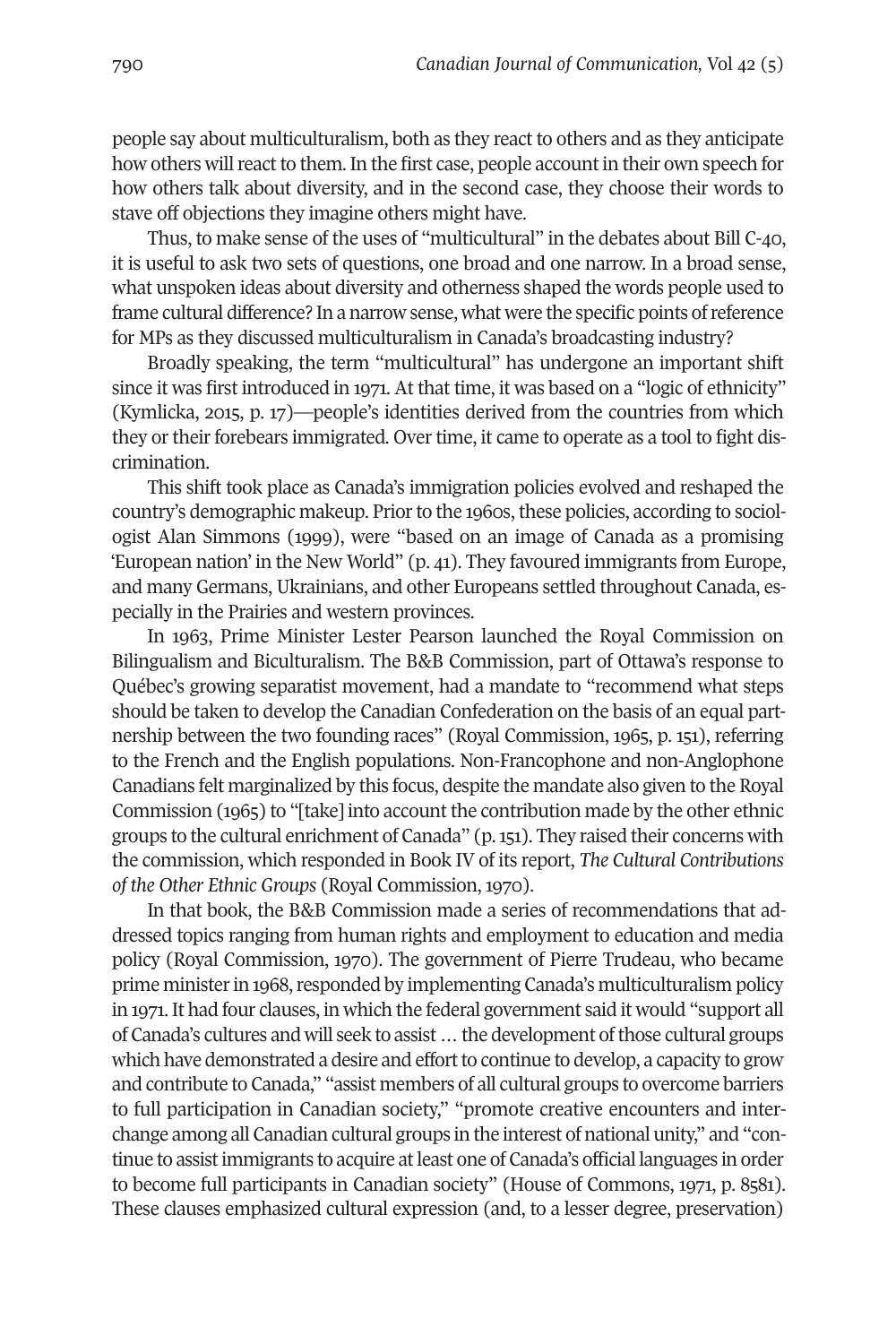and made expression a function of individual choice. They also reaffirmed the primacy of French and English.

But by the early 1970s, Canada's demographic makeup had begun to change. In 1962, Ottawa revised its immigration policy to focus on the skills workers could bring rather than their place of origin, as fewer immigrants came from Europe, where countries were in such need of workers that many had instituted guest worker programs. By the mid-1970s, after the new policy had been in effect long enough to have a noticeable impact, more than half of the immigrants coming to Canada were from Asia, Latin America, or Africa (Beaujot, 1999). They settled largely in cities, especially Toronto, Montreal, and Vancouver, where there was stiff competition for resources and where they faced obstacles in obtaining housing and employment (Balakrishnan & Hou, 1999). As a result, their principal concerns were increasingly instrumental and oriented toward collective action. Not coincidentally, the term "visible minority" entered the Canadian lexicon in the 1970s as a way to describe people of non-European origin (Karim, 1993). The term drew attention to the visible markers of culture, race, and ethnicity, such as skin colour and dress, which set immigrants apart and made them targets for discrimination.

Going beyond the 1971 policy, then, the Canadian government began to enact policies that addressed discrimination. For instance, the 1982 Constitution Act declared, among other things:

Every individual is equal before and under the law and has the right to the equal protection and equal benefit of the law without discrimination and, in particular, without discrimination based on race, national or ethnic origin, colour, religion, sex, age or mental or physical disability. (Canada, 1982, sec. 15.1)

It also stipulated that the Charter of Rights and Freedoms (part 1 of the Constitution Act) "shall be interpreted in a manner consistent with the preservation and enhancement of the multicultural heritage of Canadians" (Canada, 1982, sec. 27). Similarly, the 1988 Multiculturalism Act (Canada, 1988) focused on the eradication of racism along with the preservation oflanguage and culture. The idea that cultural expression should be encouraged and cultural traditions should be preserved did not disappear, but it was supplemented by a concern about combatting discrimination.

This dual emphasis was clear in broadcasting policy, too. In 1985, for instance, the CRTC, in reaction to the Special Committee on Visible Minorities in Canadian Society, enacted its "Broadcasting Policy Reflecting Canada's Linguistic and Cultural Diversity" (CRTC, 1985). But in contrast to the Multiculturalism Act, it favoured the term "ethnic" as a way to frame program categories, based on the language spoken and the intended audience.

What does this brief analysis reveal about the constellation of signs to which Members of Parliament were reacting as they debated Bill C-40? At its centre was the idea of identity, which in turn evoked ideas of alterity and belonging. These in turn evoked ideas of community (and its relationship to individuals), as well as place and visible markers of identity. These signs worked together to bring about a number of competing, complementary logics. According to one, if Canada wanted to protect and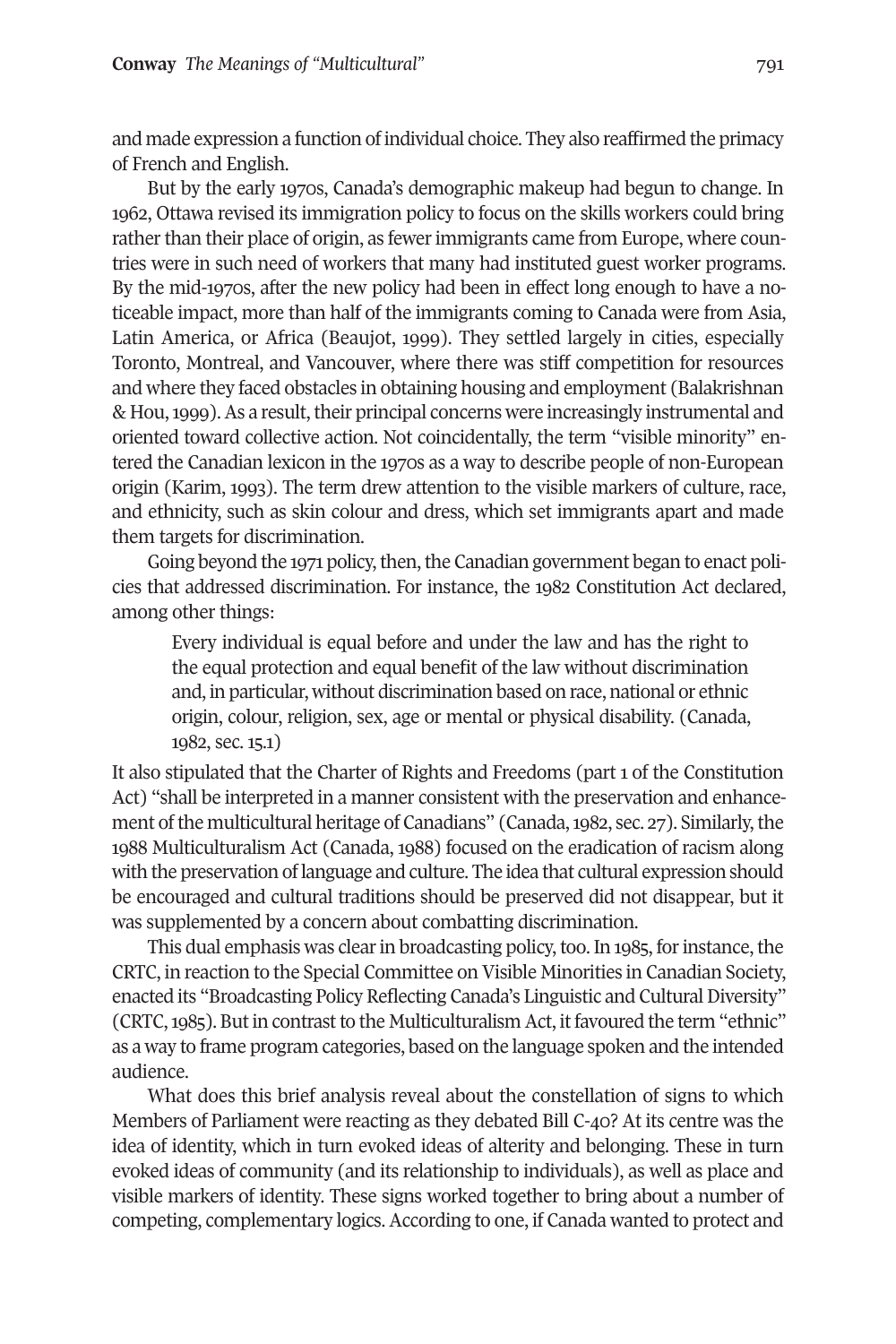promote diversity, it should promote cultural expression. According to another, to accomplish the same goal, it should institute policies to protect against discrimination.

In what tangible ways did this constellation shape debate about Bill C-40? How did those debates take these meanings into account? That is, how did they influence the arguments people made? And how did their arguments in turn shape the constellation of signs?

## **The 1968 Broadcasting Act, the Caplan-Sauvageau Report, and Bill C-40**

Bill C-40, the purpose of which was to update the 1968 Broadcasting Act, had wideranging implications, and debates about itrelated to the cable industry, the CRTC, private television, technological convergence, Canadian content and ownership, and the threat of Americanization (see Masse, 1989; Spicer, 1990). But where multiculturalism was concerned, there was one dominant theme—national unity—and two specific points of reference. The first was the 1968 Broadcasting Act (Canada, 1968) itself, in particular its clause instructing the Canadian Broadcasting Corporation (CBC) to "contribute to the development of national unity and provide for a continuing expression of Canadian identity" (sec. 2.g.iv). The second was the Caplan-Sauvageau report, which recommended, "The provision that the national service contribute to the development of national unity should be rescinded and replaced by a more socially oriented provision, for example, that the service contribute to the development of national consciousness" (Task Force on Broadcasting Policy, 1986, p. 285).

The connection between national unity and multiculturalism was two-fold. First, the Caplan-Sauvageau report (Task Force on Broadcasting Policy, 1986) made its recommendation based on the idea, according to Liberal communications critic Sheila Finestone, "that [the unity] clause might interfere with CBC's ability to ensure that its programming reflect and interpret … Canada's cultural, social, political, economic, linguistic and regional reality and diversity" (House of Commons, 1989, p. 5552).

Second, Parliament was debating Bill C-40 during the time the Meech Lake Accord was unravelling. Meech Lake would have allowed Québec to accept—finally—the patriated constitution. It would also have codified the relationship between Québec and the rest of Canada by recognizing Québec as a "distinct society." It needed ratification from all provinces by June 1990, and in the end, it failed when Manitoba and Newfoundland did not hold ratification votes. In the shadow of Meech Lake, many discussions about national unity were really discussions about Québec and English Canada.

What bearing did Meech Lake have on debates about Bill C-40? When MPs spoke about multiculturalism, they were speaking about groups that were neither French nor English. The Caplan-Sauvageau report, for instance, said, "Multicultural broadcasting includes, but is not restricted to, ethnic or ethno-cultural broadcasting by and for people who are neither aboriginal Canadians nor members of Canada's two officiallanguage groups" (Task Force on Broadcasting Policy, 1986, p. 533). Members of Parliament made similar assertions, such as Liberal MP Ronald Duhamel, who broke Canadians down into these groups: "English, French, new Canadians and aboriginal peoples" (Standing Committee on Communications and Culture, 1989, p. 52). Thus, when MPs spoke about national unity, which in the context of Meech Lake referred to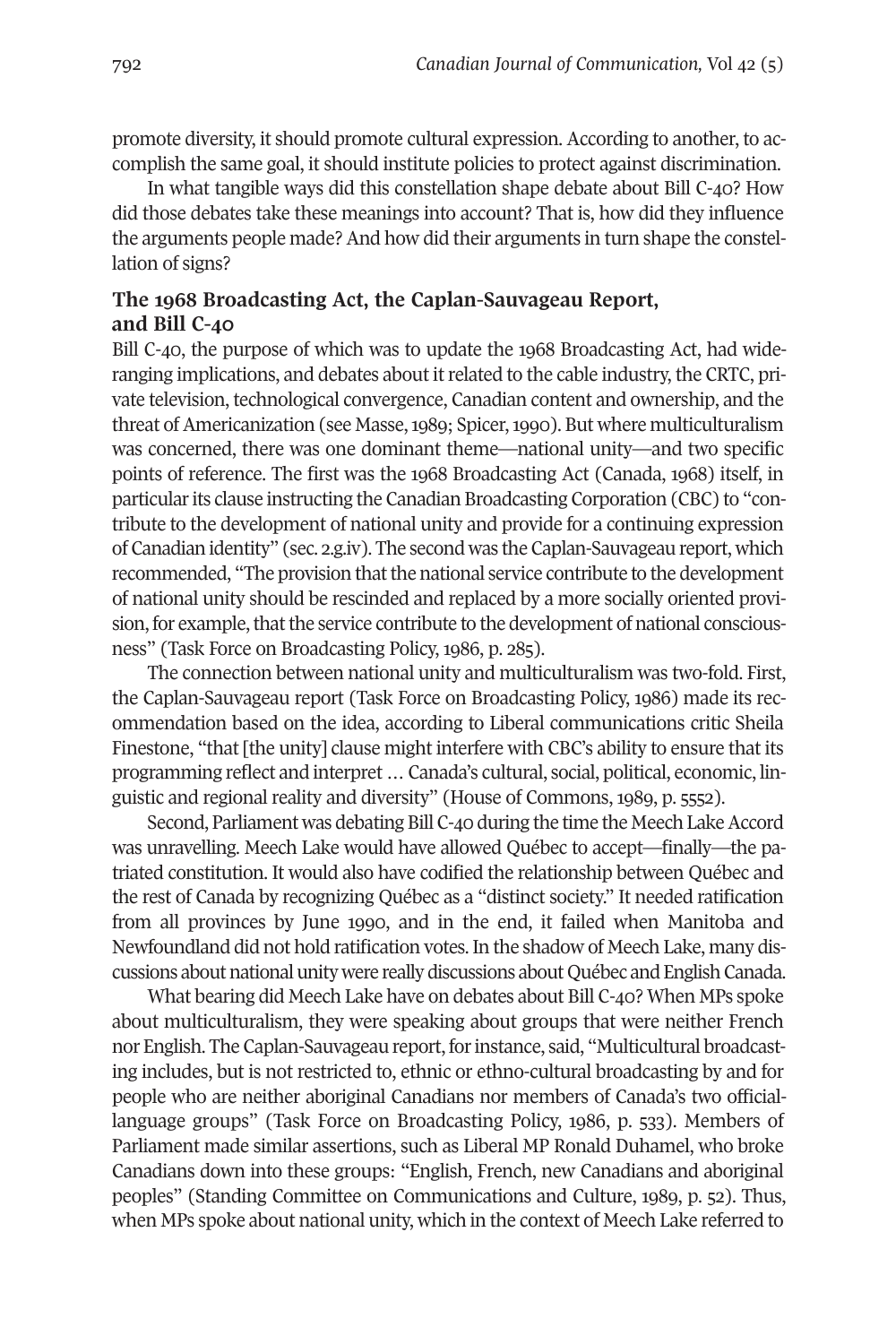the relationship between Francophones and Anglophones, they had to find ways to incorporate non-Francophones and non-Anglophones. One such way was through the idea of multiculturalism.

The connection they made hinged on their understandings of culture. The Standing Committee on Communications and Culture frequently asked witnesses what they meant when they used the term. Keith Spicer, chair of the CRTC, and Patrick Watson, the chair-designate<sup>1</sup> of the CBC's Board of Directors, both gave common answers. According to Spicer, "What we are really talking about is every imaginable way of being Canadian … Culture for me refers to a people in general, and includes everything that makes up the soul of Canada in all its complexity, eccentricity and originality" (Stand[in](#page-16-1)g Committee on Communications and Culture, 1989, p. 41, official translation). <sup>2</sup> According to Watson, "culture is the varied expression of what makes a country" (Standing Committee on Communications and Culture,1989, p.147, official translation). "Culture," in other words, meant at least three distinct things: it was 1) the set of ideas and beliefs members of a community shared, 2) the expression of those ideas and beliefs in broadcasting and elsewhere, and 3) the community itself.

This slippage—the way "culture" evoked more than one thing, without speakers having to specify what they meant—made it possible for MPs and policymakers to suggest ways to bring together groups that were "multicultural" (an equally slippery term) with French and English Canadians. According to Spicer, for instance:

[T]here are three options for us in dealing with the new cultures that have come to Canada. One is assimilation, and nobody wants that. The other one is ghettoization, and I guess nobody wants that. What I believe in is an evolving mainstream, and I think we should seek integration of newcomers into this evolving mainstream and let the airwaves reflect that. (Standing Committee on Communications and Culture, 1989, p. 39)

Spicer's emphasis was on communities: those whose members had recently come to Canada could express their shared beliefs in television and radio in ways that allowed them to influence Canada's dominant, "mainstream" groups. In this respect, Spicer revealed the odd status of Canada's non-French, non-English communities. They were Canadian citizens, but still not quite Canadian, in that their task was to integrate by changing themselves to conform to French and English notions of Canadianness (although in so doing, they would trigger a reciprocal change on the part of French and English Canadians).

Over the course of the debates about Bill C-40, these ideas did not remain static or uncontested. The next three sections of this article describe the themes that characterized the debates and what they revealed about the meaning of "multiculturalism" and the implications of the CBC's multicultural mandate. The first related to the politics of the national unity clause. The second related to efforts to expand the meaning of "multicultural." And the third related to questions of policy implementation and the effect of different tools for increasing diversity on the Canadian airwaves.

#### **Bill C-40 and national unity**

The national unity clause was a bit like a Rorschach test for Members of Parliament—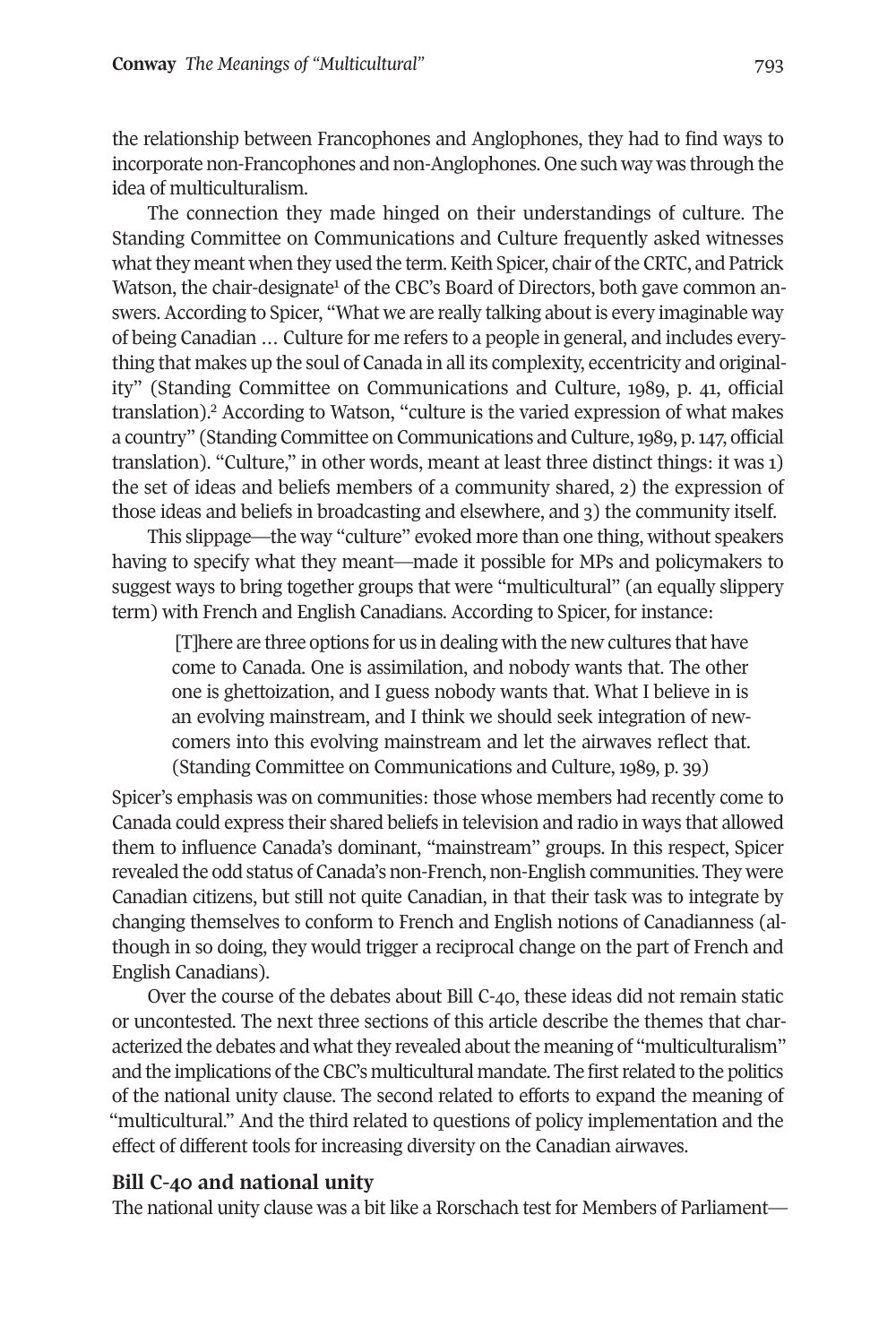their anxieties about it mirrored their anxieties about the Meech Lake Accord. In fact, before Bill C-40, "there was no apparent sign of a public interest … in the CBC's national unity mandate. It was strictly an affair of politicians" (Raboy,1991, pp.193–194). Indeed, the Meech Lake drama was intertwined with the Bill C-40 debates: it delayed debates about Bill C-40 by about a year, and after Meech Lake's failure, Liberals used it to attack Bill C-40, as Sheila Finestone did when confronting Communications Minister Marcel Masse: "Mr. Minister, you have taken very important and serious legislation and you have 'Meechified' it. You have balkanized the country. You have taken the broadcast bill and you have removed national unity" (Standing Committee on Communications and Culture, 1990c, p. 12).

Interpretations of the unity clause were consistent among the governing Conservatives. They contended it would turn the CBC (and especially Radio-Canada, its French-language network) into a propaganda arm for Ottawa.It would require journalists to abandon their professional norms of balance, forinstance, by hindering their ability to present a separatist point of view.Interpretations were also consistent among Liberals, who thought the clause encouraged the production of a wide range of genres—not only news but also drama, comedy, and documentary—to tell Canada's stories, in all their diversity. It did not supersede journalistic norms, although it did ensure that stories about Canadian unity had their place.

The Conservative perspective followed the arguments laid out in the Caplan-Sauvageau report, according to which:

The insistence that the national public broadcaster promote national unity ... would appear to restrict rather than enhance [the CBC's] broad cultural mandate by placing a prior obligation on CBC journalists to practice in a certain way—as a propaganda service, a cynic might say. (Task Force on Broadcasting Policy, 1986, pp. 284–285)

Masse's comments when he introduced the bill during its second reading followed the same lines:

Canada has decided to relieve the CBC of the obligation to promote Canadian unity and to substitute therefore the obligation to report on the cultural reality of this country. Unity can only come about as a result of a sense of shared identity. The role of our information media is to describe events, not to promote policy. (House of Commons, 1989, p. 5549)

In some instances, the CBC officials interviewed by the Standing Committee on Communications and Culture made similar statements. For instance, CBC president Gérard Veilleux said:

National unity is a political objective and should be promoted, defended and articulated by political institutions. CBC is not a political institution, nor should it be. It should reflect the country and, if it does so and does it well, it will contribute indirectly to national unity by making every part of the country better known to each other p[ar](#page-16-2)t. (Standing Committee on Communications and Culture, 1990b, p. 37)3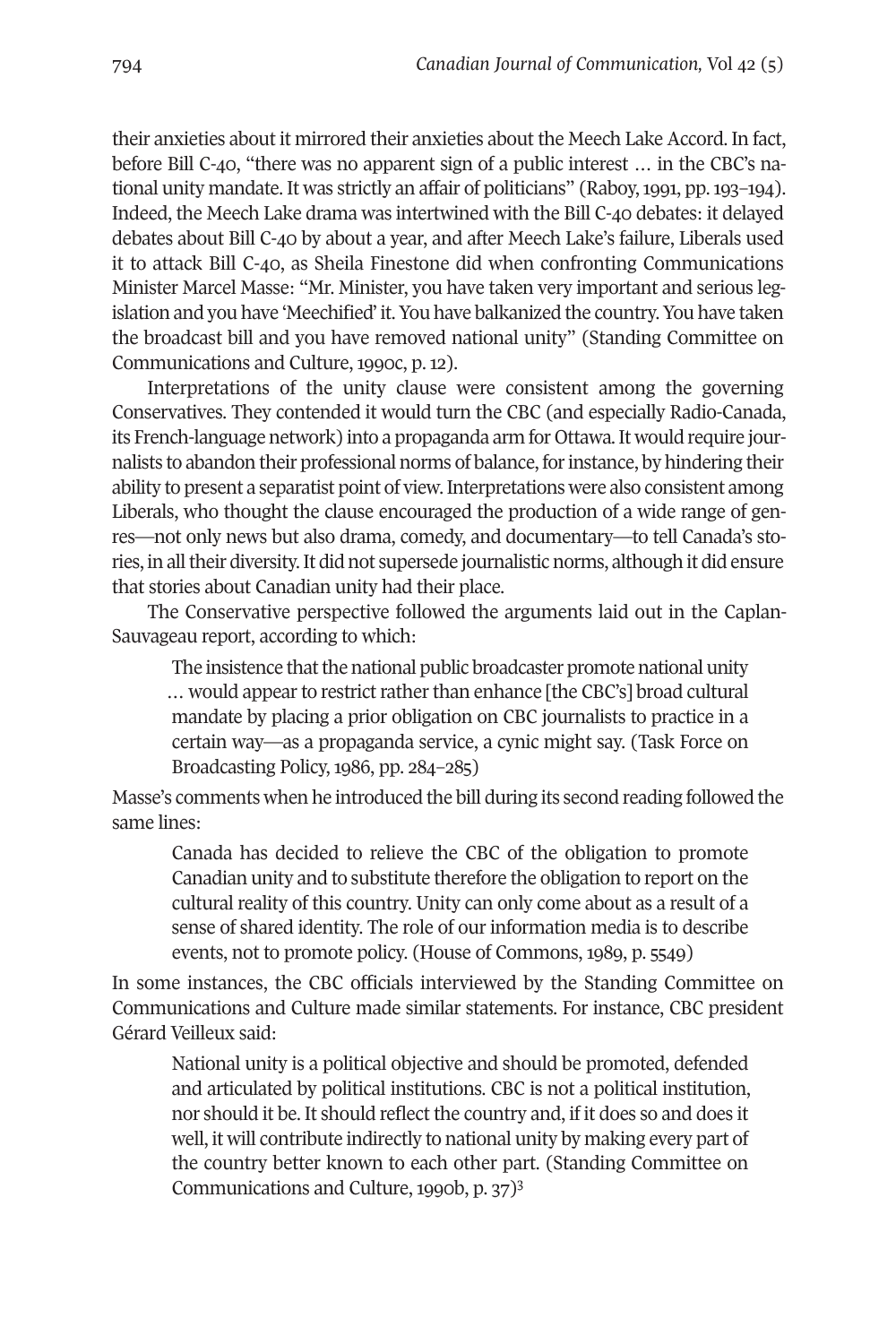These perspectives grew out of an interpretation of federalism according to which Canada's constituent parts had different roles and concerns. It was consistent with Québec's desire—recognized in Meech Lake—to be recognized as distinct. Québec saw this recognition as reflective of its place in history and status as home to one of Canada's two founding peoples. Masse explained it in these terms: "There is no dogma about what federalism should be ... There is the federalism of Georges-Étienne Cartier, and that of Brian Mulroney, which is a federalism that brings together rather than levels out" (Standing Committee on Communications and Culture,1990c, p. 23, official translation). In contrast, Liberals saw Canadian federalism as a partnership between equals, where the unity clause promoted, as described by Finestone, "a sense of shared experience and greater understanding of tolerance and exchange" (House of Commons, 1989, p. 5552). In that light, Québec's desire to be recognized as a "distinct society" looked like a desire for special treatment, a threat that was exacerbated by the removal of the unity clause.

And, as mentioned above, whereas Conservatives spoke mostly of news, Liberals spoke of a wider range of genres. For instance, former broadcaster John Harvard, the Liberal MP from Winnipeg-St. James, said:

I think we need more popular drama shows, more entertainment, and more variety shows to contribute to national unity. I say that because so often—and again I will talk about my part of Canada—western Canadians see Quebeckers in a controversial context. (Standing Committee on Communications and Culture, 1989, p. 123)

He was addressing Patrick Watson, who responded:

It is part of the CBC's policy to increase popular drama and increase popular entertainment. There is no question in my mind that one of the most important reflections of a national experience that a national broadcaster can give its people is through drama. (Standing Committee on Communications and Culture, 1989, p. 124)

The difference between news and fictional programming was two-fold. First, the content was different. News focused on controversies because journalists saw them as newsworthy. Second, Harvard and Watson agreed that fictional programming allowed viewers to enter imaginatively into the lives of others. Watson gave the example of *Chautauqua Girl*, "a prairie story that not only told us about our past but exposed to the whole of this country a sensibility that could have existed only on the Prairies" (Standing Committee on Communications and Culture, 1989, p. 124).

What did this discussion of French and English Canada reveal about the meaning of "multicultural"? Although the Caplan-Sauvageau report (Task Force on Broadcasting Policy,1986) recommended removing the unity clause to ensure the representation of Canadian diversity, the French/English dichotomy not only remained but took focus away from questions of multiculturalism. The idea that "multicultural" meant not French and not English persisted. In that respect, efforts to broaden the meaning of "multiculturalism" were revealing, as the next section describes.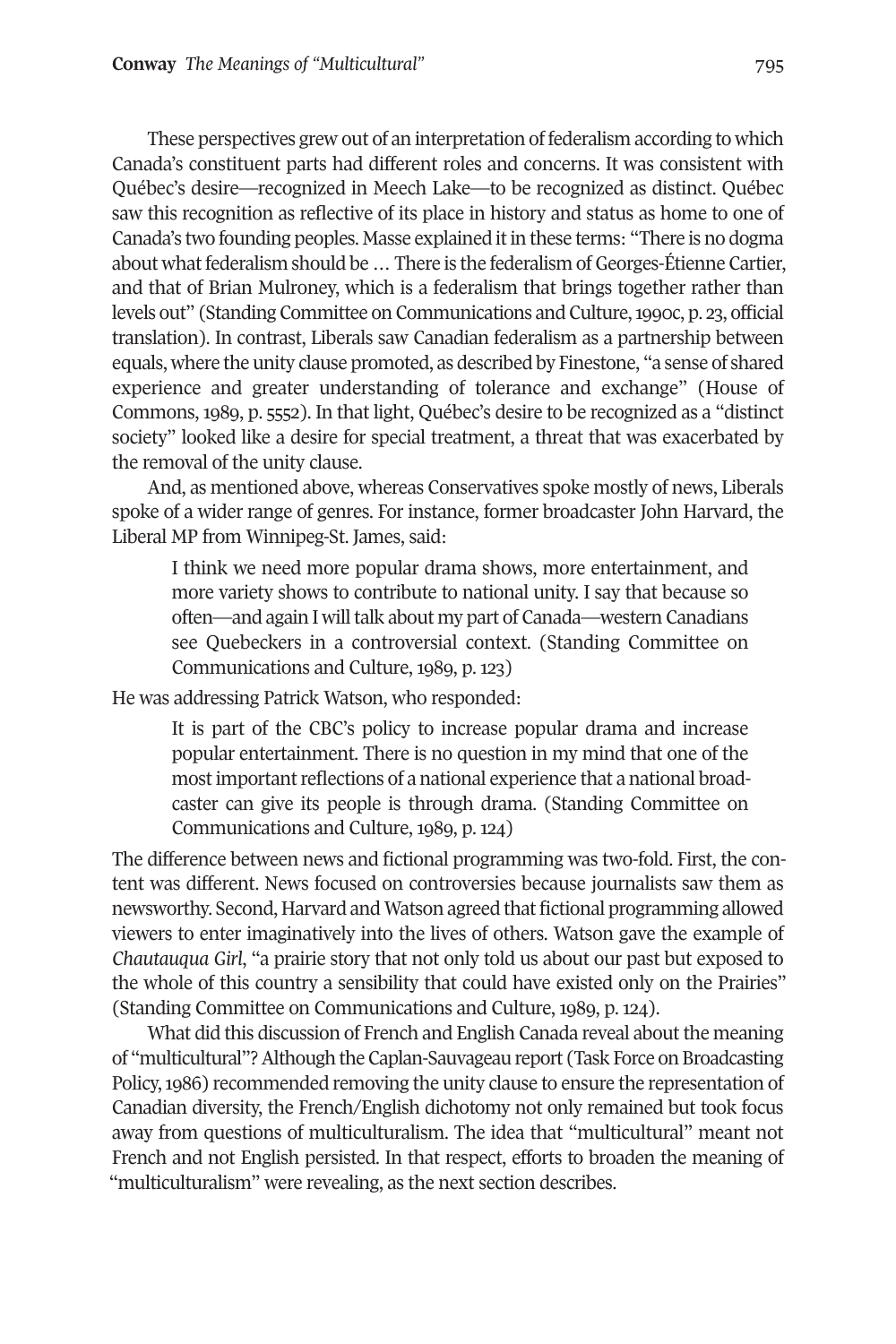## **Efforts to broaden or restrict the scope of "multiculturalism"**

The Meech Lake Accord failed in June 1990 when Elijah Harper, a Member of the Legislative Assembly of Manitoba, prevented a vote in that chamber, and Newfoundland Premier Clyde Wells cancelled the vote in his province's House of Assembly. After its failure, Canadians' emotions were raw, as people tried to understand what happened, and to place blame.

In this context, Jim Karygiannis, the Liberal MP from Scarborough-Agincourt, addressed questions of unity by trying to expand notions of Canadianness. He was confronted by Len Gustafson, parliamentary secretary to Prime Minister Mulroney. The exchange, which is worth quoting at length, reveals the effect of those emotions on how speakers framed multiculturalism:

Karygiannis: … Irise today to speak about an issue that is very important in the hearts of many Canadians. Unity. There are some of us who have chosen Canada and have come to this great country of ours by choice.

Gustafson: They destroyed it.

Karygiannis: My hon. colleague across the floor says we destroyed it. Well, I challenge him, because I came to this country 20 years ago to add to this country, and I certainly do not think that I came here to destroy it.

Gustafson: Ask Wells.

Karygiannis: Well, I do not have to ask Wells. I can ask my father when he made that choice to come to this great country of ours, and if you, sir, think that I do not have a place in here, then you are mistaken. In the year 2000, 50 per cent of the Canadian population will be something that is neither French … nor English. They will be from other minorities. They will be people from Europe, south Asia, and east Asia. (House of Commons, 1990b, p. 15811)

The frustration Gustafson felt as a member of the Conservative government and a supporter of Meech Lake is clearin his terse remarks to Karygiannis, especially as he tried to link Karygiannis to Wells, whom the media had portrayed as the villain in Meech Lake's failure (see Conway, 2011). His point-counterpoint strategy reflected the politics of the exchange, as he shut down each attempt by Karygiannis to expand notions of Canadianness.

But Karygiannis persisted by addressing ideas of Canadianness explicitly. Laterin the exchange, he said, "We should not call them minorities. We should call them different ethnic Canadian components, because I am proud to be Canadian first and of different roots and different heritages" (House of Commons, 1990b, p. 15812). He called for elevating minorities' status to that of Canada's two main linguistic groups, and he linked demographic changes with the idea of unity:

I am very proud to stand in the House and speak about unity. For those members who think that unity is something to take to task, I say to them that there are those of us, the late comers, who have been the soft targets up to now who are going to stand up and say to their faces: "No more." There are those of us, 50 per cent by the year 2000, who will be neither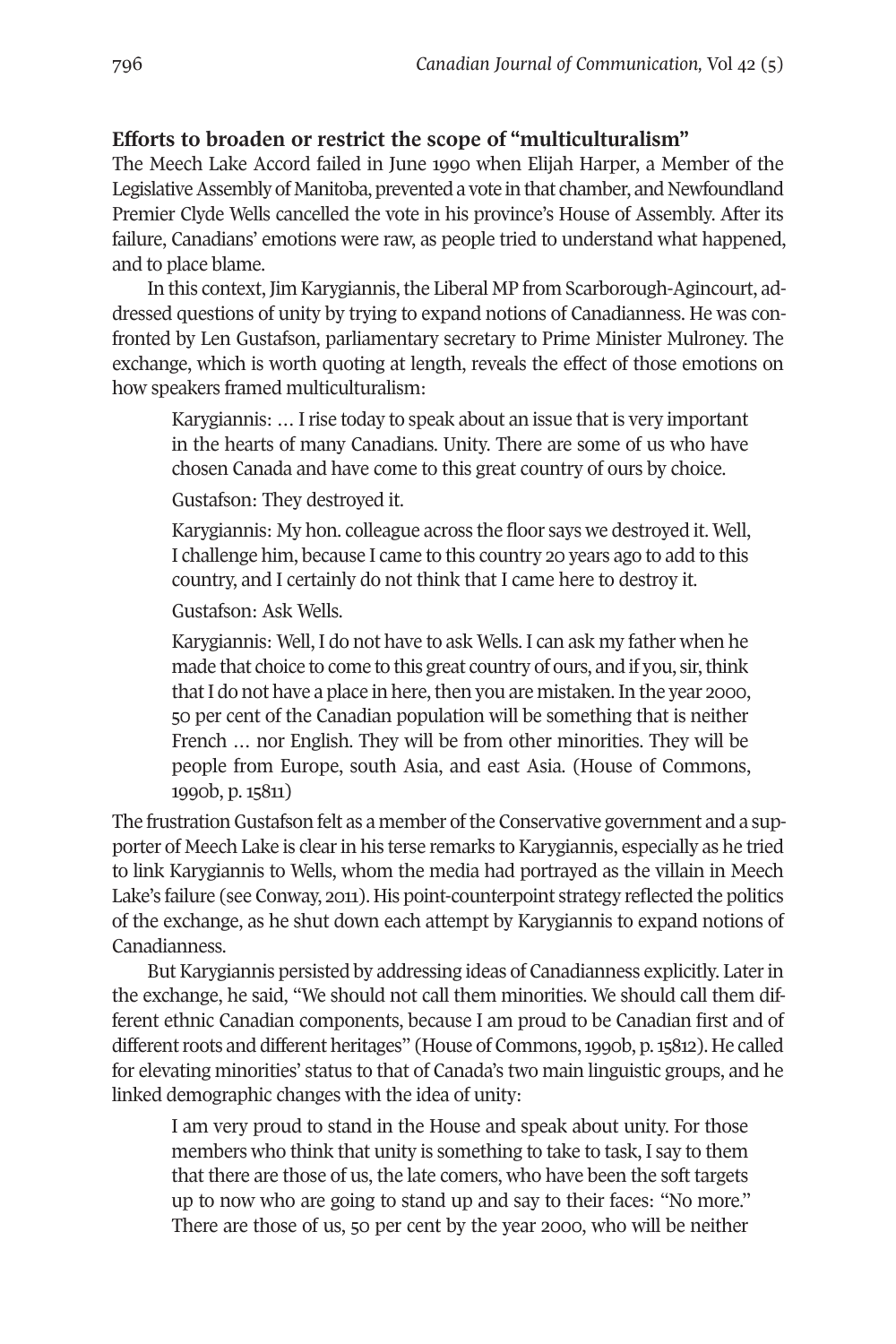English [nor] French, who are going to say: "We want to keep this country united." There are those of us who will not opt for division. (House of Commons, 1990b, p. 15812)

Karygiannis finished his allotted time on a political note, one that echoed Liberal notions of federalism described above. If half of all Canadians would be neither French nor English by 2000, they would need a party to represent them. The Conservatives, he contended, would split the country by granting Québec special powers. Only the Liberals "will fight very hard to keep this country united" (House of Commons,1990b, p. 15813) because only the Liberals emphasized equality among groups.

If Karygiannis's remarks tended to displace French and English as the hegemonic categories of Canadian identity, those of other MPs and policymakers did the opposite. Several proposed to use Québec as a lens through which to interpret Canadian diversity. The idea was that the CBC's approach to Québec could serve as a model forthe CBC's approach to multiculturalism. Speaking of Al Johnson, president of the CBC during the 1980 Québec referendum, Keith Spicer said:

I think he did a brilliant job for Canada by showing Quebeckers, who were wavering on the yes or no on the referendum, that this was a country worth staying with, a country that would protect the right of separatists to appear on the national state airwaves as much as the others. I think that was one of the best arguments ever given for Canada ... In that sense, we have more and more immigrants of different backgrounds and continents, and obviously our broadcasting system must naturally reflect that. (Standing Committee on Communications and Culture, 1989, p. 46)

Conservative MP Jean-Pierre Hogue, who represented Outrement in Québec, made similar comments in an exchange with Patrick Watson (Standing Committee on Communications and Culture,1989). He also used Québec as a lens for understanding other minority communities in Canada. In a discussion of First Nation cultural production, he suggested to John Kim Bell, the founder and president of the Canadian Native Arts Foundation, that Bell should focus on language preservation because ofthe vital link between "the preservation of the mother tongue and the economy":

[C]ulture precedes economics;in other words, economic factors only come into play once the cultural base is there, meaning that they are predicated on a specific notion of culture, culture really being the root, so to speak, of a people or a cultural entity … I associate with your comments the need—and this is my personal interpretation—to give special emphasis to the mother tongue. (Standing Committee on Communications and Culture, 1990b, pp. 22–23, official translation)

Bell rejected the suggestion because it implied that Native culture was static. Instead, he said,

[I]n native society and in all society culture is constantly in a state of flux. Fifty years ago, as I said, there were no native civil servants. Are the native civil servants speaking their mother tongue, relating the policies of the Government of Canada? (Standing Committee on Communications and Culture, 1990b, p. 23)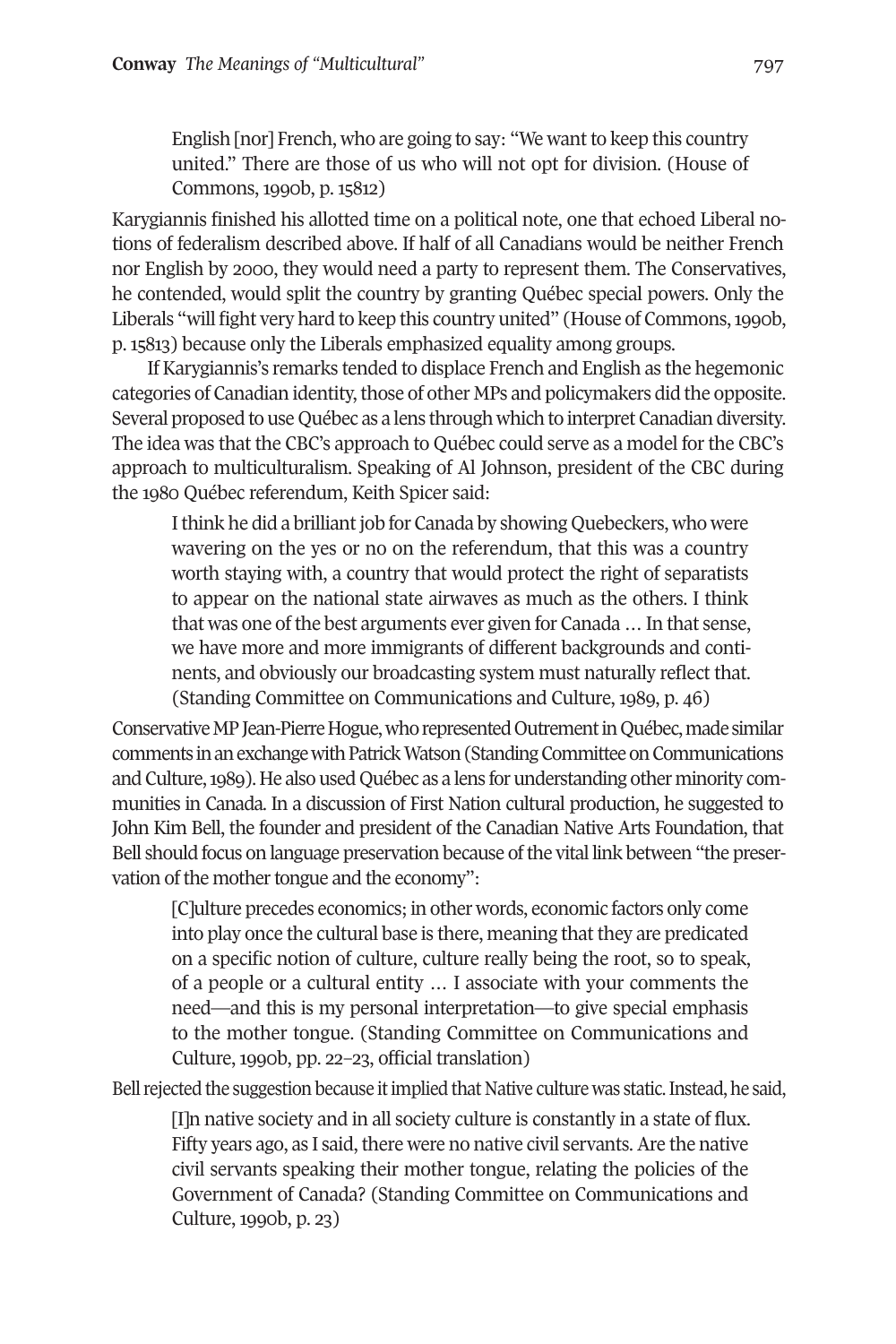Likewise, Dawn Black, the New Democratic MP from New Westminster-Burnaby, said, "I am sort oftroubled a bit by the analogy raised by Mr. Hogue…[because it]is a much more complex situation for native people" (Standing Committee on Communications and Culture, 1990b, p. 26).

These exchanges reveal two things. First, the idea that "multicultural" meant not French and not English, with its proximate origins in the Caplan-Sauvageau report (Task Force on Broadcasting Policy, 1986), was not one everyone took for granted or even accepted. Instead—and this is the second thing—it had to be actively maintained. Members of Parliament and policymakers could and did challenge it, and their statements were challenged in turn. The implication for Bill C-40 was that "multicultural" continued to be subordinated to the categories of French and English. What remained was to work out how CBC officials would implement the corporation's multicultural clause. The strategies they anticipated grew out of their restricted notion of multiculturalism.

## **"Representation" and the tools and strategies of policy implementation**

When policymakers and broadcasting officials spoke of implementing the CBC's mandate, they spoke of specific tools (where much hinged on whether "representation" meant "standing in for" or "depicting") and the role of genre (where their discussion was in line with the one between Conservatives and Liberals about news, drama, and national unity).

Not surprisingly, the people who spoke most about implementation were those who were tasked with it at the CBC and the CRTC. In most cases, they spoke broadly of their plans but said little about specifics. Keith Spicer, for instance, hinted at ways the CRTC could "[reward] good performers" orimpose "tougher sanctions" using "carrots and sticks of all kinds," although his emphasis was on "the private sector[because] the CBC does not really need this kind of encouragement usually" (Standing Committee on Communications and Culture, 1989, p. 37). With respect to the CBC, Patrick Watson, responding to a question about how the network would meet its mandate despite large budget cuts, spoke of

a process of consultation that has allowed the staff to tell the management how to fix [the CBC]. Now the management's job is to cost analyse each one of these proposals and to throw out the ones that appear nutty or in contradiction with the mandate of the CBC, because it is the management's responsibility to interpret the mandate. (Standing Committee on Communications and Culture, 1989, p. 120)

A further difficulty came from an inherent ambiguity in the term "representation." Consider statements by Liberal MP Ron Duhamel from Saint Boniface, directed at Gérard Veilleux:

I know there is some sensitivity with respect to the issue that was raised responding to visible minorities, aboriginal peoples, and … I want you to understand and accept that there are some politicians who are really quite concerned that these under-represented groups need to be more fairly represented. (Standing Committee on Communications and Culture, 1990b, p. 45)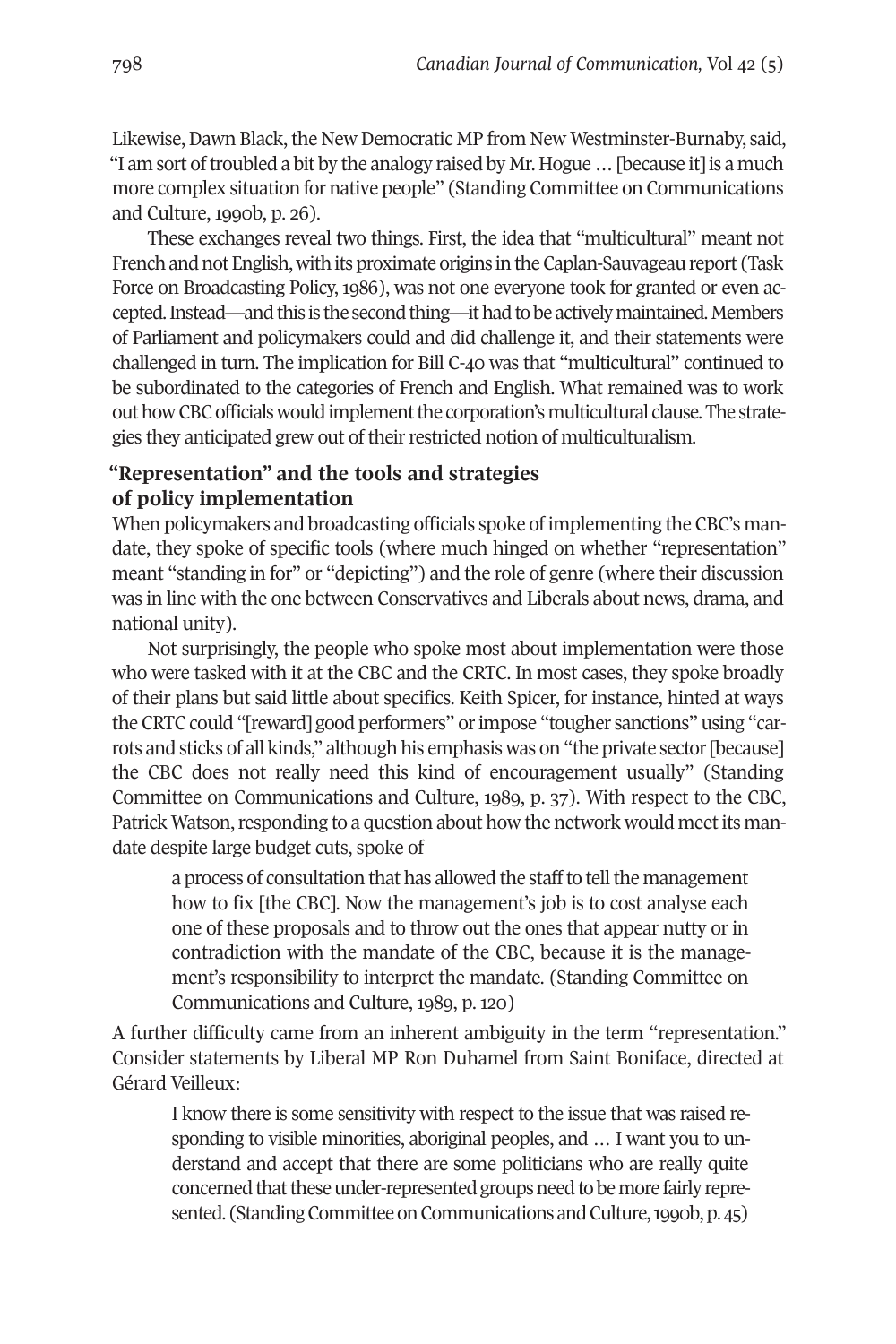Duhamel used the word "represent" to mean two distinct things: when he spoke of "under-represented groups," he was talking about how individuals could stand in for a group, but when he spoke of their needing to "be more fairly represented," he was also talking about depiction. Minority groups wanted to see images ofthemselves that were not based in stereotypes.

This ambiguity allowed CBC and CRTC officials a certain amount of play as they talked about multicultural television. Spicer, for instance, rejected the idea of representation as "standing in for" because it suggested something like a quota system: "There are no quotas or calculations that could help us to deal with this issue. … Personally, I am not very enthusiastic about quotas or mathematical formulas. Ithink they lead to other injustices and to glaring inefficiencies" (Standing Committee on Communications and Culture, 1989, p. 61, official translation). Instead, he preferred to talk about depiction: "[W]e must make the broadcasting system reflect the multicultural nature of Canada. It is like holding up a mirror to the country" (Standing Committee on Communications and Culture, 1989, p. 35). Or later, "What counts, above all, is a sense of justice, imagination and a readiness to make an effort to recruit people from other cultures" (Standing Committee on Communications and Culture, 1989, p. 61, official translation).

In short, for Spicer, who spoke about representation more than any other official, what mattered was finding a way to "humanize the statistics" (Standing Committee on Communications and Culture, 1989, p. 35), an idea that raised the question of how different genres influenced the "evolving mainstream": "For example, I would like to see some so-called immigrant sitcoms, native Canadian sitcoms … I think we are talking here about integrating our new Canadians into an evolving mainstream and making the mainstream reflect them" (Standing Committee on Communications and Culture, 1989, p. 35).

The question of genre, described above in relation to the CBC's unity clause, was one many Members of Parliament raised, too. In some cases, they spoke broadly of Canadian productions in identity-formation. For Geoff Scott, a Conservative MP from Hamilton-Wentworth, it was a question of "[q]uality television that reflects what we are as Canadians or the way we are viewed around this world" (Standing Committee on Communications and Culture, 1990c, p. 19).

In other cases, their argument was more specific. As debates about Bill C-40 drew to a close, for instance, Sheila Finestone said:

News and information programs are indispensable in keeping us openminded and informed about what is going on here and around the world. Stories, fiction and drama, deal with our past, our emotions, our dreams, our passions, our weaknesses and our strengths as people and as individuals while they form our thoughts and our attitudes toward the future. (House of Commons, 1990, p. 16228)

Her speech, however, hints at the challenges broadcasters faced in implementing the CBC's mandate. Herlanguage was poetic, similarto that of Patrick Watson, who made similar comments a year and a half prior: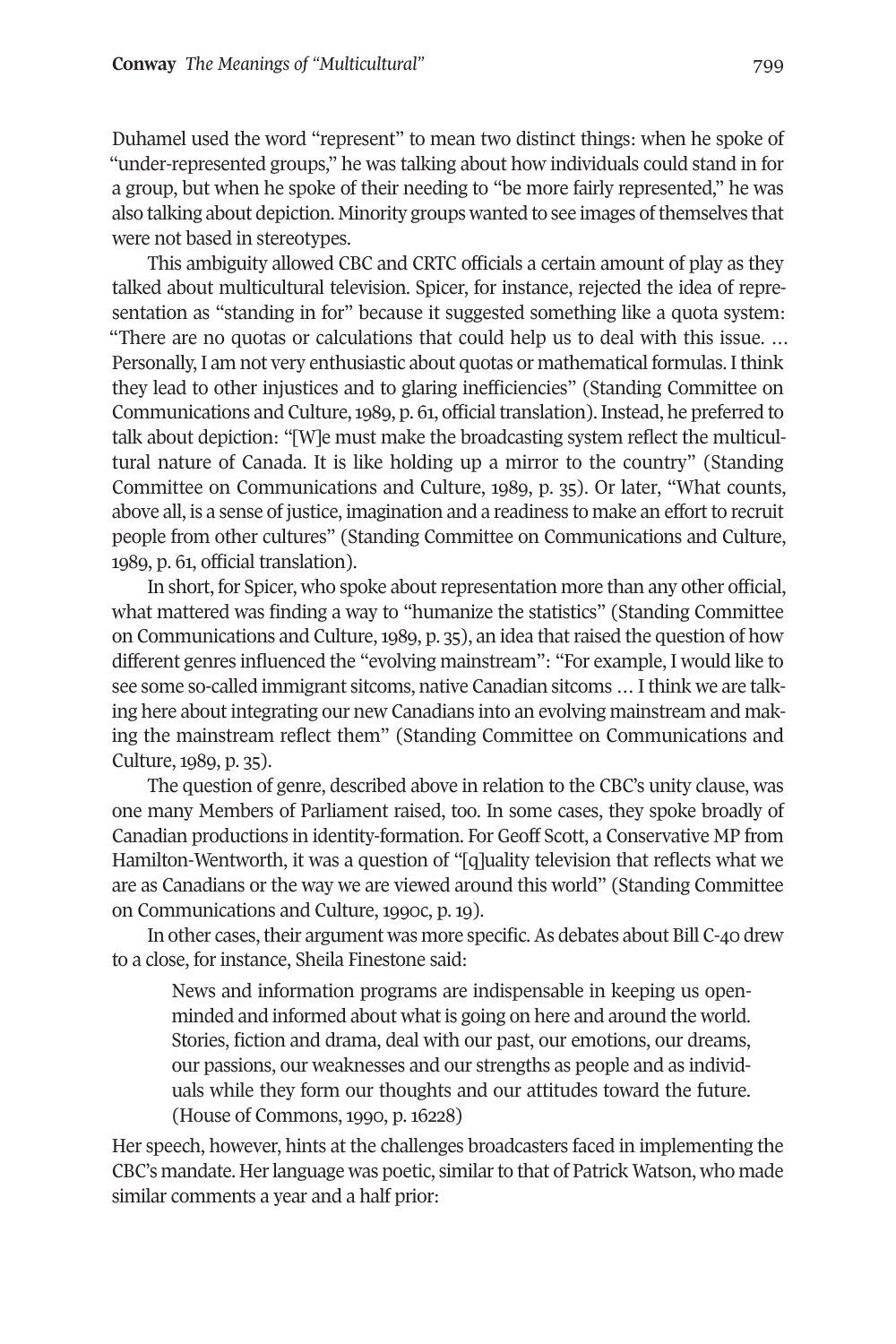[I]n terms of placing us in the modern age with all the threats to the environment, to social cohesion, to the spiritual challenge that comes out of this tremendously materialistic age that seems to have a great many of our people very confused about what constitutes the good life. Is it stuff you can spray under your arm to make you smell better, or is it in fact a knowledge of the beauty and the spiritual depth of your relationship with people, with the eternity, with the landscape? (Standing Committee on Communications and Culture, 1989, p. 135)

Such high-minded rhetoric appealed to a sense of pride and identity many shared. In so doing, it allowed officials to answer questions from MPs without discussing the nutsand-bolts details of implementation, where the eventual success orfailure ofthe CBC's multicultural clause lay.

This description was not the only point of ambiguity. In fact, it was of a piece with the other forms of semiotic slippage described above—the multiple meanings of "culture" and "representation." These signs were the building blocks for more complex signs, as MPs and broadcast officials talked about the demographic realities of Canada's diversity, their philosophy for dealing with those realities, and ultimately their policies for putting their philosophies into practice. The slippage allowed MPs to craft a clause that did not prescribe concrete actions. In fact, it was arguably because it did not prescribe concrete actions—and because the multicultural clause was one of many in Bill-40—that the bill could become law.

## **Conclusion: "Multicultural" in the greater constellation of signs**

In light of this analysis—the debate about national unity, the effort to expand ideas of multiculturalism, the discussion of tools related to genre—it is possible to map out the constellation of signs that included the terms "multicultural" and "multiculturalism" (see Figure 1). It looks something like this:



**Figure 1: "Multicultural" in the greater constellation of signs**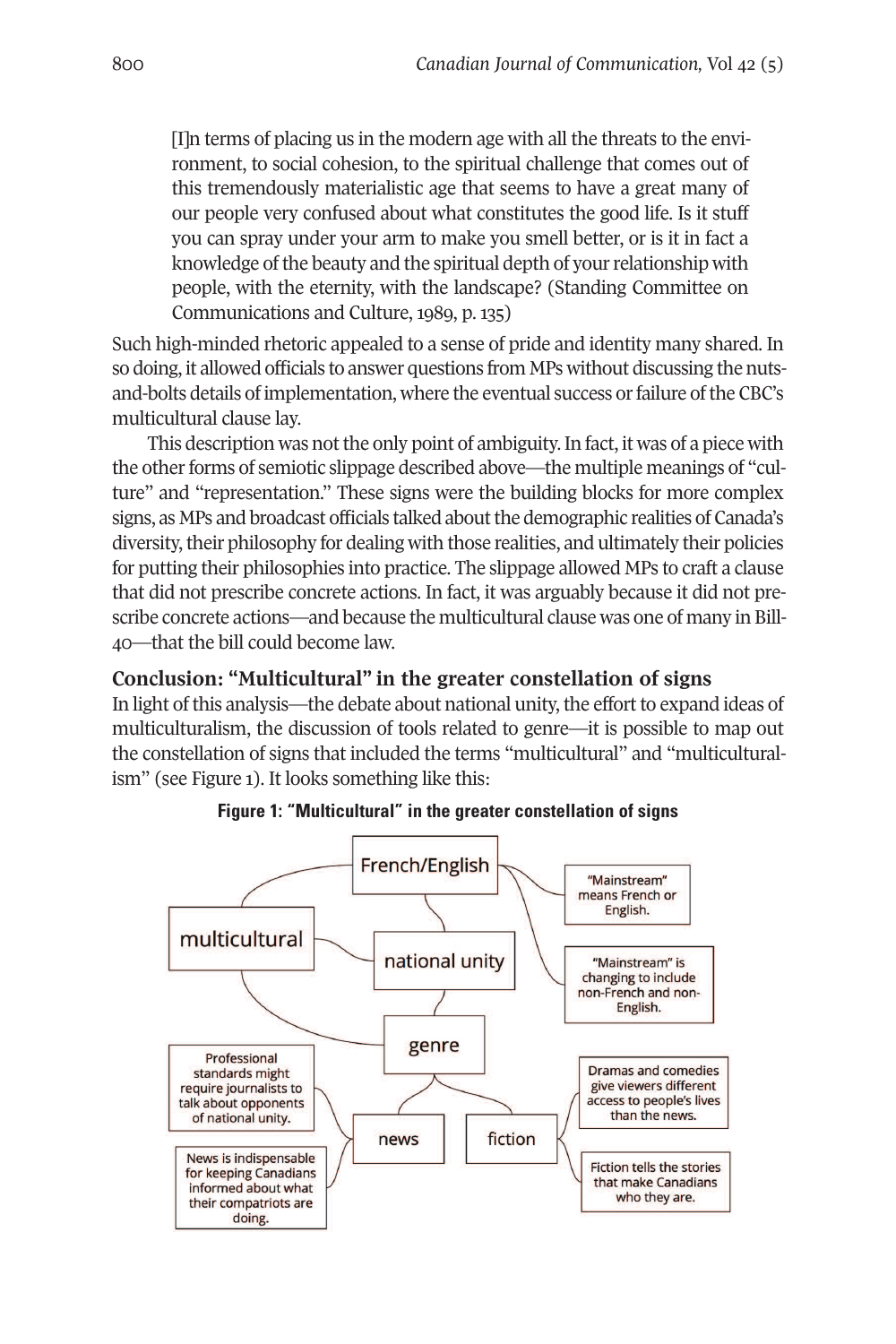For participants in the debates about Bill C-40, discussions of multiculturalism were bound up in discussions of identity, national unity, and the uses of broadcasting. To evoke one part of the constellation was to evoke the others, in varying degrees depending on the context, as the lines between boxes indicate (see Figure 1). Ideas of multiculturalism prompted discussions of national unity, which in turn prompted discussions of language groups, or of genre, which in turn prompted discussions of multiculturalism.

The complex signs that shaped debate about Bill C-40 can be expressed as a series of competing syllogisms, which take the form of "on the one hand"/"on the other." For instance, on the one hand, if Canadians are to be able to talk to each other, broadcasters—especially the national broadcaster—cannot abandon ideas of national unity. On the other, if journalists want to uphold professional standards, they cannot privilege perspectives thatfavour national unity. Or again, on the one hand, if broadcasters want to encourage national unity, they should tell the stories of all Canadians, those who belong to the dominant language groups and those who do not. On the other, if they persist in dividing Canadians into categories such as "French or English" and "multicultural," they risk perpetuating the divisions those categories imply.

This analysis confirms something Marc Raboy (1991) observed about the Broadcasting Act shortly after it became law: "media systems, institutions, services, and policies evolve according to the political and economic agendas ofthe surrounding society and elites" (p. 194). But it also reveals one reason the CBC's multicultural mandate has not yielded concrete results: the clause left the term "multicultural" open and able to accommodate competing definitions. There was no resolution to the contradictions that inhered to the constellations of signs. Instead, these contradictions made passage of the bill possible because everyone could find something to agree with.

It also provides insight into the challenges policymakers will face in the future. Some categories absent from the constellation above have grown in importance, such as religion, which federal policymakers have often subsumed under the rubric of culture (Gaye & Kunz, 2009). Any attempt to update the 1991 Broadcasting Act, which is now older than the previous act was when it was replaced, will need to take these categories into account. Theirrelationship to Canadian diversity will no doubt be subject to a similar process of contestation and negotiation.

#### <span id="page-16-0"></span>**Notes**

1. The 1991 Broadcasting Act created a Board of Directors for the CBC, of which Patrick Watson was the chair. But he assumed that role before the act became law and before his position officially existed. Hence the "designate" status of his title.

<span id="page-16-1"></span>2. For the sake of readability, I quote the official translations of statements made in French, both in the Standing Committee and on the floor of the House of Commons.

<span id="page-16-2"></span>3. In the context of the Meech Lake Accord, however, Francophone journalists still objected that Veilleux's statement threatened their ability to be impartial in their reporting about Canadian federalism and Québec nationalism or separatism (see Conway, 2011).

#### **References**

Balakrishnan, T.R. & Hou, Feng. (1999). Residential patterns in cities. In Shiva S. Halli & Leo Driedger (Eds.), *Immigrant Canada: Demographic, economic, and social changes* (pp.116–147). Toronto, ON: University of Toronto Press.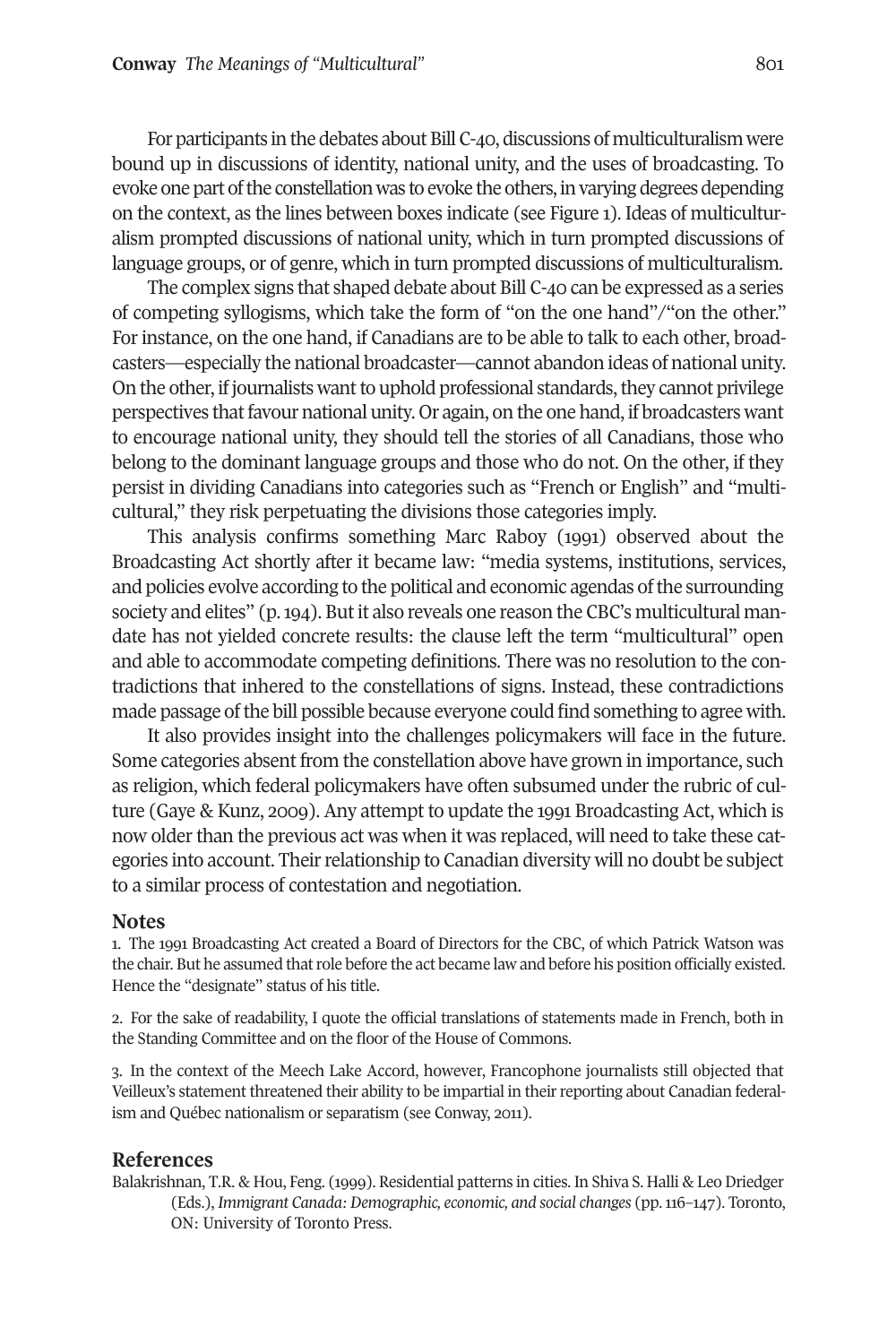- Beaujot, Roderic. (1999). Immigration and demographic structures. In Shiva S. Halli & Leo Driedger (Eds.), *Immigrant Canada: Demographic, economic, and social changes* (pp. 93–115). Toronto, ON: University of Toronto Press.
- Bell Media. (2016, 26 January). *Corporate cultural diversity report 2015*. URL: [http://www.crtc.gc.ca](http://www.crtc.gc.ca/eng/BCASTING/ann_rep/bmcd5.zip) [/eng/BCASTING/ann\\_rep/bmcd5.zip](http://www.crtc.gc.ca/eng/BCASTING/ann_rep/bmcd5.zip) [March 18, 2017].
- Canada. (1968). Broadcasting Act (1968. S.C. 1968, c. 25).
- Canada. (1982). Schedule B to the Canada Act (United Kingdom.1982, c.11). URL: [https://www.can](https://www.canlii.org/en/ca/laws/stat/schedule-b-to-the-canada-act-1982-uk-1982-c-11/latest/schedule-b-to-the-canada-act-1982-uk-1982-c-11.html)[lii.org/en/ca/laws/stat/schedule-b-to-the-canada-act-1982-uk-1982-c-11/latest/schedule-b](https://www.canlii.org/en/ca/laws/stat/schedule-b-to-the-canada-act-1982-uk-1982-c-11/latest/schedule-b-to-the-canada-act-1982-uk-1982-c-11.html)[to-the-canada-act-1982-uk-1982-c-11.html](https://www.canlii.org/en/ca/laws/stat/schedule-b-to-the-canada-act-1982-uk-1982-c-11/latest/schedule-b-to-the-canada-act-1982-uk-1982-c-11.html) [May 28, 2015].
- Canada. (1988). Multiculturalism Act (1988. R.S.C., 1985, c. 24 [4th Supp.]). URL: [http://laws-lois.jus](http://laws-lois.justice.gc.ca/eng/acts/C-18.7/FullText.html)[tice.gc.ca/eng/acts/C-18.7/FullText.html](http://laws-lois.justice.gc.ca/eng/acts/C-18.7/FullText.html) [May 27, 2015].
- Canada. (1991). Broadcasting Act (1991, c. 11). URL: [http://laws-lois.justice.gc.ca/eng/acts/B-9.01](http://laws-lois.justice.gc.ca/eng/acts/B-9.01/FullText.html) [/FullText.html](http://laws-lois.justice.gc.ca/eng/acts/B-9.01/FullText.html) [May 27, 2015].
- Canadian Radio-television and Telecommunications Commission (CRTC). (1985). *Public notice CRTC 1985-139: A broadcasting policy reflecting Canada's linguistic and cultural diversity*. URL: <http://www.crtc.gc.ca/eng/archive/1985/PB85-139.HTM> [May 23, 2015].
- CBC/Radio-Canada. (2015). *2015 Employment equity annual report*. URL: [http://www.cbc.radio](http://www.cbc.radio-canada.ca/_files/cbcrc/documents/equity/empolyment-equity-annual-report-2015.pdf)[canada.ca/\\_files/cbcrc/documents/equity/empolyment-equity-annual-report-2015.pdf](http://www.cbc.radio-canada.ca/_files/cbcrc/documents/equity/empolyment-equity-annual-report-2015.pdf) [March 17, 2017].
- Cohen, Andrew. (2007). The *unfinished Canadian: The people we are*. Toronto, ON: McLelland and Stewart.
- Conway, Kyle. (2011). *Everyone says no: Public service broadcasting and the failure of translation*. Montreal, QC: McGill-Queen's University Press.
- Costello, Lucas. (2016, 18 October). Kim's Convenience *and Canadian television's diversity problem*. URL: [http://tvo.org/article/current-affairs/shared-values/kims-convenience-and-canadian](http://tvo.org/article/current-affairs/shared-values/kims-convenience-and-canadian-televisions-diversity-problem) [-televisions-diversity-problem](http://tvo.org/article/current-affairs/shared-values/kims-convenience-and-canadian-televisions-diversity-problem) [March 17, 2017].
- Gallie, W.B. (1962). Essentially contested concepts. In Max Black (Ed.), *The importance of language* (pp. 121–146). Englewood Cliffs, NJ: Prentice Hall.
- Gaye, Nicola & Kunz, Jean. (2009). Reflecting religious diversity in Canadian public policy: Perspectives from federal policy practitioners. *Horizons*, *10*(2), 44–49.
- House of Commons. (1971). Federal government's response to Book IV of the report of the Royal Commission on Bilingualism and Biculturalism. In *Debates* (Vol. 8, pp. 8580–8585). Ottawa, ON: Queen's Printer.
- House of Commons. (1989). *Debates* (Vol. 4). Ottawa, ON: Queen's Printer.
- House of Commons. (1990). *Debates* (Vol. 12). Ottawa, ON: Queen's Printer.
- Kallen, Evelyn. (1982). Multiculturalism: Ideology, policy and reality. *Journal of Canadian Studies*, *17*, pp. 51–63.
- Karim, Karim H. (1993). Constructions, deconstructions, and reconstructions: Competing Canadian discourses on ethnocultural terminology. *Canadian Journal of Communication*, *18*(2). URL: <http://www.cjc-online.ca/index.php/journal/article/view/744> [May 23, 2015].
- Kymlicka, Will. (2015). The three lives of multiculturalism. In Shibao Guo & Lloyd Wong (Eds.), *Revisiting multiculturalism in Canada: Theories, policies and debates* (pp.17–35). Boston, MA: Sense Publishers.
- Liszka, James Jakób. (1996). *A general introduction to the semeiotic of Charles Sanders Peirce*. Bloomington, IN: Indiana University Press.
- Mackey, Eva. (1999). *The house of difference: Cultural politics and national identity in Canada*. London, UK: Routledge.
- Mahtani, Minelle. (2008). Racializing the audience: Immigrant perceptions of mainstream Canadian English-language TV news. *Canadian Journal of Communication*, *33*, 639–660.
- Masse, Marcel. (1989). [Speech to introduce Bill C-40]. *Debates* [of the House of Commons] (Vol. 4, pp. 5546–5549). Ottawa, ON: Queen's Printer.
- Media Action Media. (2011). *Representations of diversity in Canadian television entertainment programming: Case studies*. URL: [http://www.media-action-media.com/wp-content/uploads/2012](http://www.media-action-media.com/wp-content/uploads/2012/05/MAM_Diversity-Research-Report_FINAL.pdf) [/05/MAM\\_Diversity-Research-Report\\_FINAL.pdf](http://www.media-action-media.com/wp-content/uploads/2012/05/MAM_Diversity-Research-Report_FINAL.pdf) [April 25, 2015].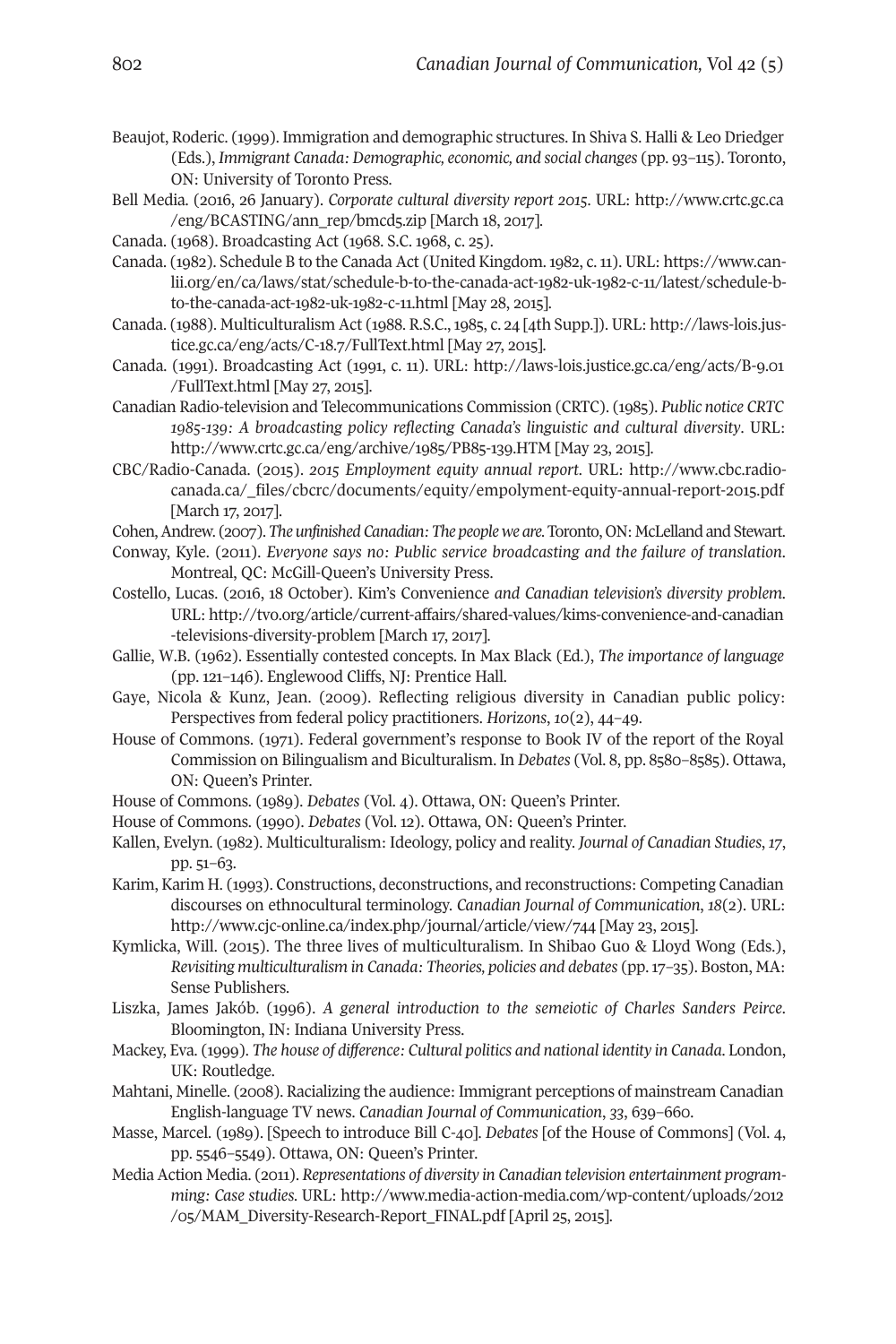- Pal, Leslie A. (1993). *Interests of state: The politics of language, multiculturalism, and feminism in Canada*. Montreal, QC: McGill-Queen's University Press.
- Peirce, Charles. (1940). Logic as semiotic: the theory of signs. In Justus Buchler (Ed.), *The philosophy of Charles Peirce: Selected writings* (pp. 98–119). London, UK: Routledge and Kegan.
- Raboy, Marc. (1991). Canadian broadcasting, Canadian nationhood: Two concepts, two solitudes, and great expectations. In David E. Smith, Peter MacKinnon, & John C. Courtney (Eds.), *After Meech Lake: Lessons for the future* (pp. 181–197). Saskatoon, SK: Fifth House.
- Roth, Lorna. (1998). The delicate acts of "colour balancing": Multiculturalism and Canadian television broadcasting policies and practices. *Canadian Journal of Communication*, *23*(4). URL: <http://cjc-online.ca/index.php/journal/article/view/1061/967> [April 25, 2015].
- Royal Commission on Bilingualism and Biculturalism. (1965). *A preliminary report*. Ottawa, ON: Queen's Printer.
- Royal Commission on Bilingualism and Biculturalism. (1970). *The cultural contributions of the other ethnic groups.* Ottawa, ON: Queen's Printer.
- Simmons, Alan B. (1999). Immigration policy: Imagined futures. In Shiva S. Halli & Leo Driedger (Eds.), *Immigrant Canada: Demographic, economic, and social changes* (pp. 21–50). Toronto, ON: University of Toronto Press.
- Special Committee on Participation of Visible Minorities in Canadian Society. (1984). *Minutes of proceedings and evidence* (Vol. 4). Ottawa, ON: Queen's Printer.
- Spicer, Keith. (1990). Broadcasting in the nineties: New balances, new perspectives. *Minutes of proceedings and evidence* [of the Standing Committee on Communications and Culture] (Vol. 15, pp. A1–A11). Ottawa, ON: Queen's Printer.
- Standing Committee on Communications and Culture. (1989). *Minutes of proceedings and evidence* (Vol. 1). Ottawa, ON: Queen's Printer.
- Standing Committee on Communications and Culture. (1990a). *Minutes of proceedings and evidence* (Vol. 7). Ottawa, ON: Queen's Printer.
- Standing Committee on Communications and Culture. (1990b). *Minutes of proceedings and evidence* (Vol. 12). Ottawa, ON: Queen's Printer.
- Standing Committee on Communications and Culture. (1990c). *Minutes of proceedings and evidence* (Vol. 16). Ottawa, ON: Queen's Printer.
- Task Force on Broadcasting Policy. (1986). *Report*. Ottawa, ON: Ministry of Supply and Services.
- Task Force for Cultural Diversity on Television. (2003, December). *Phase V research—Benchmark content analysis*. URL: [http://www.cab-acr.ca/english/social/diversity/taskforce/report](http://www.cab-acr.ca/english/social/diversity/taskforce/report/phase5/cdtf_phase_5.pdf) [/phase5/cdtf\\_phase\\_5.pdf](http://www.cab-acr.ca/english/social/diversity/taskforce/report/phase5/cdtf_phase_5.pdf) [March 17, 2017].
- Wagman, Ira. (2010). On the policy reflex in Canadian communication studies. *Canadian Journal of Communication*, *35*, 619–630.
- Yu, Sherry S. (2016a). Ethnic media: Moving beyond boundaries. In Christopher P. Campbell (Ed.), *The Routledge companion to media and race* (Chap. 15). Retrieved 15 March 2017 from Proquest Ebook Central.
- Yu, Sherry S. (2016b). Instrumentalization of ethnic media. *Canadian Journal of Communication*, *41*, 343–351.